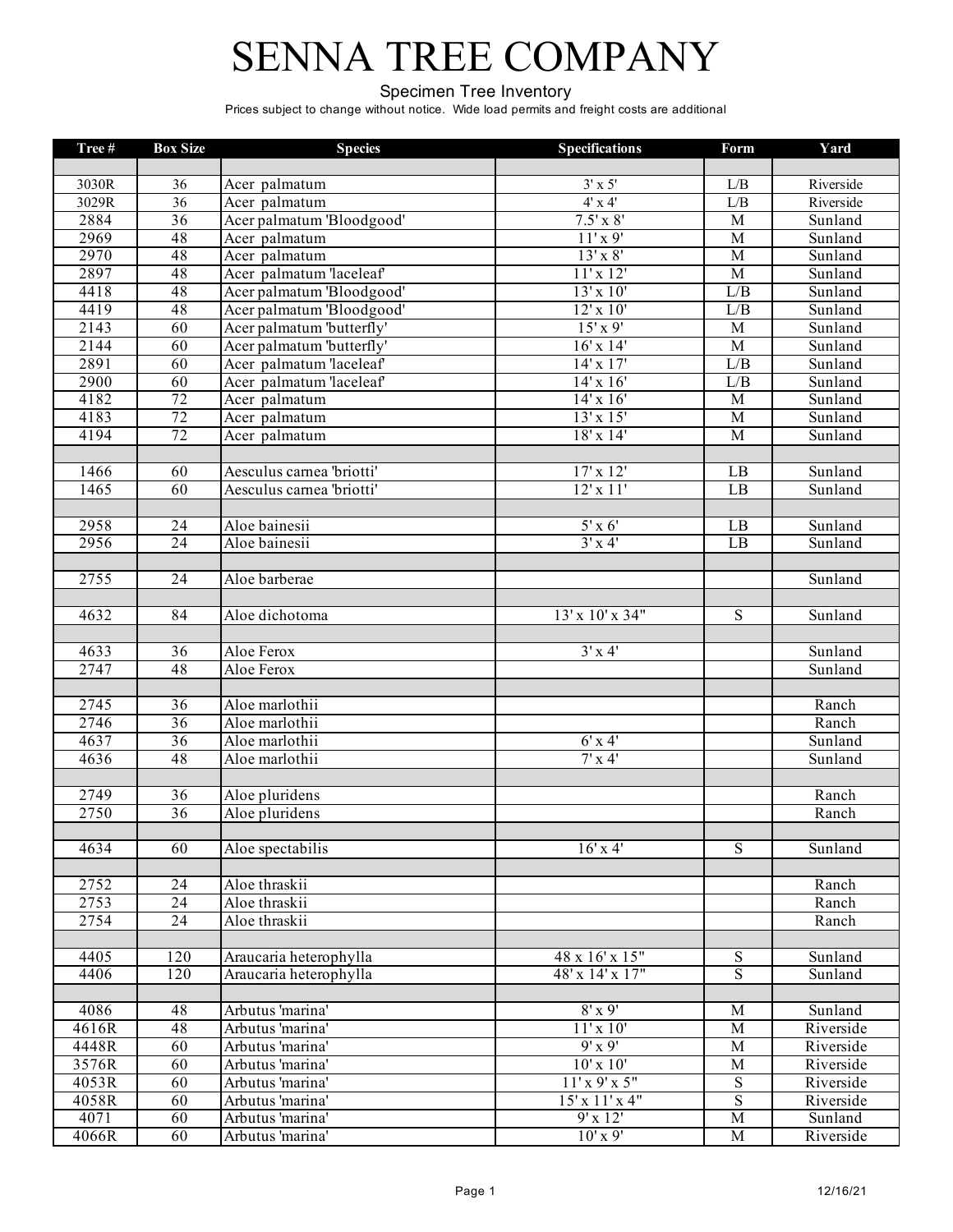#### Specimen Tree Inventory

| Tree# | <b>Box Size</b> | <b>Species</b>    | <b>Specifications</b> | Form           | Yard      |
|-------|-----------------|-------------------|-----------------------|----------------|-----------|
| 4075R | 60              | Arbutus 'marina'  | $14' \times 16'$      | M              | Riverside |
| 4665  | 60              | Arbutus 'marina'  | $10'$ x $11$          | M              | Sunland   |
| 4666  | 60              | Arbutus 'marina'  | $9'$ x $9'$           | M              | Sunland   |
| 4667  | 60              | Arbutus 'marina'  | $10'$ x $11'$         | $\overline{M}$ | Sunland   |
| 3580  | 72              | Arbutus 'marina'  | $15'$ x $18'$         | M              | Sunland   |
|       |                 |                   |                       |                |           |
| 4415R | 48              | Arbutus unedo     | $7'$ x $8'$           | M              | Riverside |
| 4417R | 48              | Arbutus unedo     | $7' \times 8'$        | M              | Riverside |
| 3573R | 60              | Arbutus unedo     | $6'$ x 9'             | M              | Riverside |
|       |                 |                   |                       |                |           |
| 3338R | 48              | Bamboo 'oldhamii' | 21'x6'                | $\mathcal{C}$  | Riverside |
| 3339R | 48              | Bamboo 'oldhamii' | $21'$ x 6'            | $\overline{C}$ | Riverside |
| 3380R | 48              | Bamboo 'oldhamii' | $25'$ x $10'$         | $\overline{C}$ | Riverside |
| 3340R | 48              | Bamboo 'oldhamii' | $24'$ x $8'$          | $\overline{C}$ | Riverside |
| 4595R | 48              | Bamboo 'oldhamii' | $20'$ x 9'            | $\overline{C}$ | Riverside |
| 3390R | 48              | Bamboo 'oldhamii' | 16'x11'               | $\overline{C}$ | Riverside |
| 3391R | 48              | Bamboo 'oldhamii' | $20'$ x $10'$         | $\overline{C}$ | Riverside |
| 3392R | 48              | Bamboo 'oldhamii' | 21'x7'                | $\overline{C}$ | Riverside |
| 4456R | 48              | Bamboo 'oldhamii' | 23'x 7'               | $\overline{C}$ | Riverside |
| 3334R | 48              | Bamboo 'oldhamii' | $22'$ x $10'$         | $\overline{C}$ | Riverside |
| 4473R | 48              | Bamboo 'oldhamii' | $19'$ x 9'            | $\overline{C}$ | Riverside |
| 4114  | 60              | Bamboo 'oldhamii' | $33' \times 12'$      | $\overline{C}$ | Sunland   |
| 4468R | 60              | Bamboo 'oldhamii' | 30' x 10'             | $\overline{C}$ | Riverside |
| 4467R | 60              | Bamboo 'oldhamii' | $28'$ x $8'$          | $\overline{C}$ | Riverside |
| 4466R | 60              | Bamboo 'oldhamii' | $24'$ x $10'$         | $\overline{C}$ | Riverside |
| 4471R | $\overline{84}$ | Bamboo 'oldhamii' | 40' x 20'             | $\overline{C}$ | Riverside |
| 4472R | 84              | Bamboo 'oldhamii' | 40' x 20'             | $\overline{C}$ | Riverside |
|       |                 |                   |                       |                |           |
| 3110R | $\overline{36}$ | Bamboo 'P. nigra' | 11'x7'                | $\overline{C}$ | Riverside |
| 3111R | 36              | Bamboo 'P. nigra' | $12'$ x $7'$          | $\overline{C}$ | Riverside |
| 3112R | $\overline{36}$ | Bamboo 'P. nigra' | $12'$ x $8'$          | $\overline{C}$ | Riverside |
| 3113R | $\overline{36}$ | Bamboo 'P. nigra' | $12'$ x 9'            | $\overline{C}$ | Riverside |
| 3114R | $\overline{36}$ | Bamboo 'P. nigra' | $15'$ x 9'            | $\overline{C}$ | Riverside |
| 3115R | $\overline{36}$ | Bamboo 'P. nigra' | $15'$ x $10'$         | $\overline{C}$ | Riverside |
| 3116R | 36              | Bamboo 'P. nigra' | $12'$ x 5'            | $\overline{C}$ | Riverside |
| 3117R | 36              | Bamboo 'P. nigra' | $16'$ x $8'$          | $\overline{C}$ | Riverside |
| 3118R | 36              | Bamboo 'P. nigra' | $17'$ x $7'$          | $\overline{C}$ | Riverside |
| 4134R | $\overline{36}$ | Bamboo 'P. nigra' | $17'$ x $7'$          | $\overline{C}$ | Riverside |
| 4135R | $\overline{36}$ | Bamboo 'P. nigra' | $14'$ x $7'$          | $\overline{C}$ | Riverside |
| 4136R | $\overline{36}$ | Bamboo 'P. nigra' | $14'$ x 9'            | $\overline{C}$ | Riverside |
| 4137R | 36              | Bamboo 'P. nigra' | $13'$ x $8'$          | $\overline{C}$ | Riverside |
| 4138R | $\overline{36}$ | Bamboo 'P. nigra' | $10'$ x $8'$          | $\overline{C}$ | Riverside |
| 4139R | $\overline{36}$ | Bamboo 'P. nigra' | $14'$ x $8'$          | $\overline{C}$ | Riverside |
| 4140R | $\overline{36}$ | Bamboo 'P. nigra' | $17'$ x 9'            | $\overline{C}$ | Riverside |
| 4224R | $\overline{36}$ | Bamboo 'P. nigra' | $16'$ x $8'$          | $\overline{C}$ | Riverside |
| 4225R | 36              | Bamboo 'P. nigra' | $13'$ x 9'            | $\overline{C}$ | Riverside |
| 4226R | 36              | Bamboo 'P. nigra' | 19'x9'                | $\overline{C}$ | Riverside |
| 4227R | 36              | Bamboo 'P. nigra' | $16'$ x 9'            | $\overline{C}$ | Riverside |
| 4228R | 36              | Bamboo 'P. nigra' | $14'$ x $8'$          | $\overline{C}$ | Riverside |
| 4229R | 36              | Bamboo 'P. nigra' | $16'$ x 6'            | $\overline{C}$ | Riverside |
| 4230R | $\overline{36}$ | Bamboo 'P. nigra' | $11'$ x $7'$          | $\overline{C}$ | Riverside |
| 4231R | $\overline{36}$ | Bamboo 'P. nigra' | $15'$ x $8'$          | $\overline{C}$ | Riverside |
| 4232R | $\overline{36}$ | Bamboo 'P. nigra' | $14'$ x $7'$          | $\overline{C}$ | Riverside |
| 4233R | $\overline{36}$ | Bamboo 'P. nigra' | $14'$ x 9'            | $\overline{C}$ | Riverside |
| 4234R | $\overline{36}$ | Bamboo 'P. nigra' | $12'$ x $7'$          | $\overline{C}$ | Riverside |
|       |                 |                   |                       |                |           |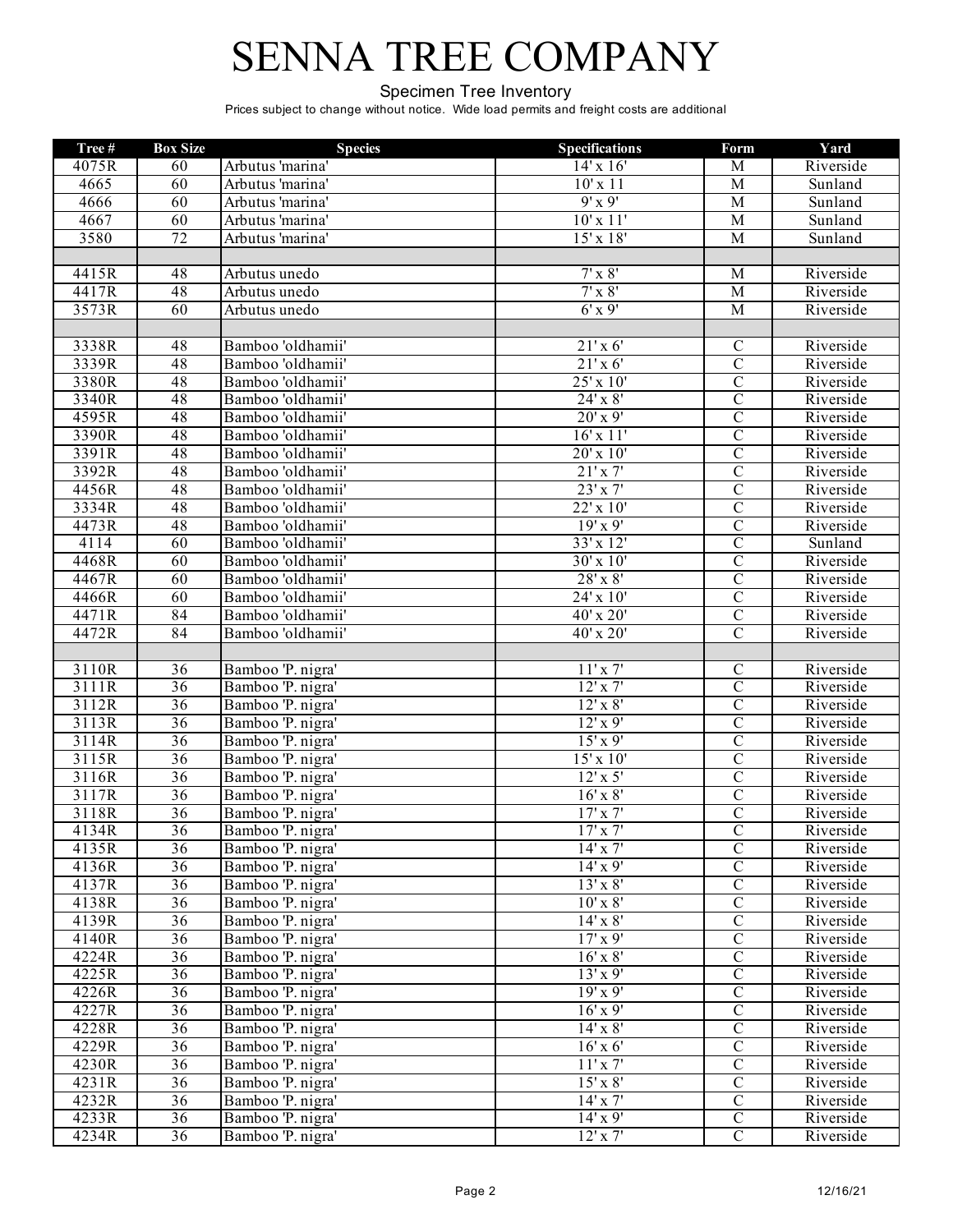#### Specimen Tree Inventory

| Tree#             | <b>Box Size</b> | <b>Species</b>             | <b>Specifications</b>       | Form                    | Yard      |
|-------------------|-----------------|----------------------------|-----------------------------|-------------------------|-----------|
| 4235R             | 36              | Bamboo 'P. nigra'          | $15'$ x $8'$                | $\mathcal{C}$           | Riverside |
| 4236R             | 36              | Bamboo 'P. nigra'          | $15'$ x 9'                  | $\overline{C}$          | Riverside |
| 4237R             | $\overline{36}$ | Bamboo 'P. nigra'          | $12'$ x $7'$                | $\overline{C}$          | Riverside |
| 4238R             | 36              | Bamboo 'P. nigra'          | $12'$ x 6'                  | $\overline{C}$          | Riverside |
|                   |                 |                            |                             |                         |           |
| 4506              | 60              | Bauhinia blakeana          | $10'$ x $13'$               | $\overline{M}$          | Sunland   |
|                   |                 |                            |                             |                         |           |
| 2783              | 60              | Beaucarnea recurvata       | $9'$ x 4'                   | ${\bf S}$               | Sunland   |
| 1190              | 72              | Beaucarnea recurvata       | $12'$ x 6'                  | $\overline{S}$          | Sunland   |
| 1191              | 72              | Beaucarnea recurvata       | $10'$ x $7'$                | $\mathbf S$             | Sunland   |
| $\overline{2013}$ | 72              | Beaucarnea recurvata       | $13'$ x $7'$                | $\overline{S}$          | Sunland   |
| 2963              | 72              | Beaucarnea recurvata       | 10'                         | $\overline{S}$          | Sunland   |
| 1185              | 72              | Beaucarnea recurvata       | 12'                         | $\overline{S}$          | Sunland   |
| 1181              | 72              | Beaucarnea recurvata       | 11'                         | $\overline{S}$          | Sunland   |
| 2784              | 72              | Beaucarnea recurvata       | 11'                         | $\overline{S}$          | Sunland   |
| 2967              | 72              | Beaucarnea recurvata       | 10'                         | $\overline{\mathbf{S}}$ | Sunland   |
| 1198              | 72              | Beaucarnea recurvata       | 9'                          | $\overline{S}$          | Sunland   |
|                   |                 |                            |                             |                         |           |
| 4357R             | 72              | Brachychiton populneus     | 26' x 15' x 11"             | $\overline{S}$          | Riverside |
|                   |                 |                            |                             |                         |           |
| 4619R             | 36              | Brahea armata              | $2'$ BTH                    | ${\bf S}$               | Riverside |
| 3846R             | 36              | Brahea armata              | $2'$ BTH                    | $\overline{S}$          | Riverside |
| 3848R             | 36              | Brahea armata              | $2'$ BTH                    | $\overline{S}$          | Riverside |
| 3849R             | $\overline{36}$ | Brahea armata              | $2'$ BTH                    | $\overline{S}$          | Riverside |
|                   |                 |                            |                             |                         |           |
| $\overline{2310}$ | 48              | Brahea edulis              | $9'$ bth                    | $\overline{S}$          | Sunland   |
| 1760              | $\overline{60}$ | Brahea edulis              | $13'$ bth                   | $\overline{\mathbf{S}}$ | Sunland   |
| 1994              | $\overline{60}$ | Brahea edulis              | $12'$ bth                   | $\overline{S}$          | Sunland   |
| 1407              | 60              | Brahea edulis              | $16'$ bth                   | $\overline{\mathbf{S}}$ | Sunland   |
| 2957              | 60              | Brahea edulis              | $7'$ bth                    | $\overline{\mathbf{S}}$ | Sunland   |
|                   |                 |                            |                             |                         |           |
| 4088              | 48              | Butia capitata             | $5'-3'$ bth                 | $\overline{M}$          | Sunland   |
| 2400              | 60              | Butia capitata             | $3'$ x 2' x 1'              | M                       | Sunland   |
| 2829              | $\overline{72}$ | Butia capitata             | $7'$ Bth                    | $\overline{S}$          | Sunland   |
| 2825              | $\overline{72}$ | Butia capitata             | $6'$ Bth                    | $\mathbf S$             | Sunland   |
| 2105              | 84              | Butia capitata             | $15'$ bth                   | $\overline{S}$          | Sunland   |
|                   |                 |                            |                             |                         |           |
| 2763              | 96              | Casuarina srticta          | 32' x 19'                   | S                       | Sunland   |
|                   |                 |                            |                             |                         |           |
| 2557              | 96              | Callistemon viminalis      | 38' x 16' x 14"             | S                       | Sunland   |
| 2505              | 108             | Callistemon viminalis      | $36' \times 16'$            | $\overline{S}$          | Sunland   |
|                   |                 |                            |                             |                         |           |
| 4220              | 60              | Camellia japonica          | 11'x10'                     | $\mathbf{M}$            | Sunland   |
|                   |                 |                            |                             |                         |           |
| 4126              | 84              | Cedrus atlantica 'glauca'  | 22' x 10' x 8"              | S                       | Sunland   |
| 4127              | 84              | Cedrus atlantica 'glauca'  | 22' x 10' x 8"              | $\overline{S}$          | Sunland   |
| 4128              | 84              | Cedrus atlantica 'glauca'  | 26' x 12' x 9"              | $\mathbf S$             | Sunland   |
| 4399              | 84              | Cedrus atlantica 'glauca'  | $22' \times 10' \times 8''$ | $\mathbf S$             | Sunland   |
| 4129              | $\overline{96}$ | Cedrus atlantica 'glauca'  | $27'$ x $18'$ x $11''$      | $\overline{S}$          | Sunland   |
| 4346              | 120             | Cedrus atlantica 'glauca'  | $36'$ x $32'$ x $13''$      | $\overline{S}$          | Sunland   |
|                   |                 |                            |                             |                         |           |
| 4161              | 42              | Cedrus atlantica 'pendula' | $4' \times 8'$              | $\overline{S}$          | Sunland   |
| 4172              | $\overline{42}$ | Cedrus atlantica 'pendula' | $3'$ x 9'                   | $\overline{S}$          | Sunland   |
| 4162              | 42              | Cedrus atlantica 'pendula' | $3' \times 5'$              | $\overline{S}$          | Sunland   |
| 4163              | $\overline{42}$ | Cedrus atlantica 'pendula' | $3'$ x 6'                   | S                       | Sunland   |
|                   |                 |                            |                             |                         |           |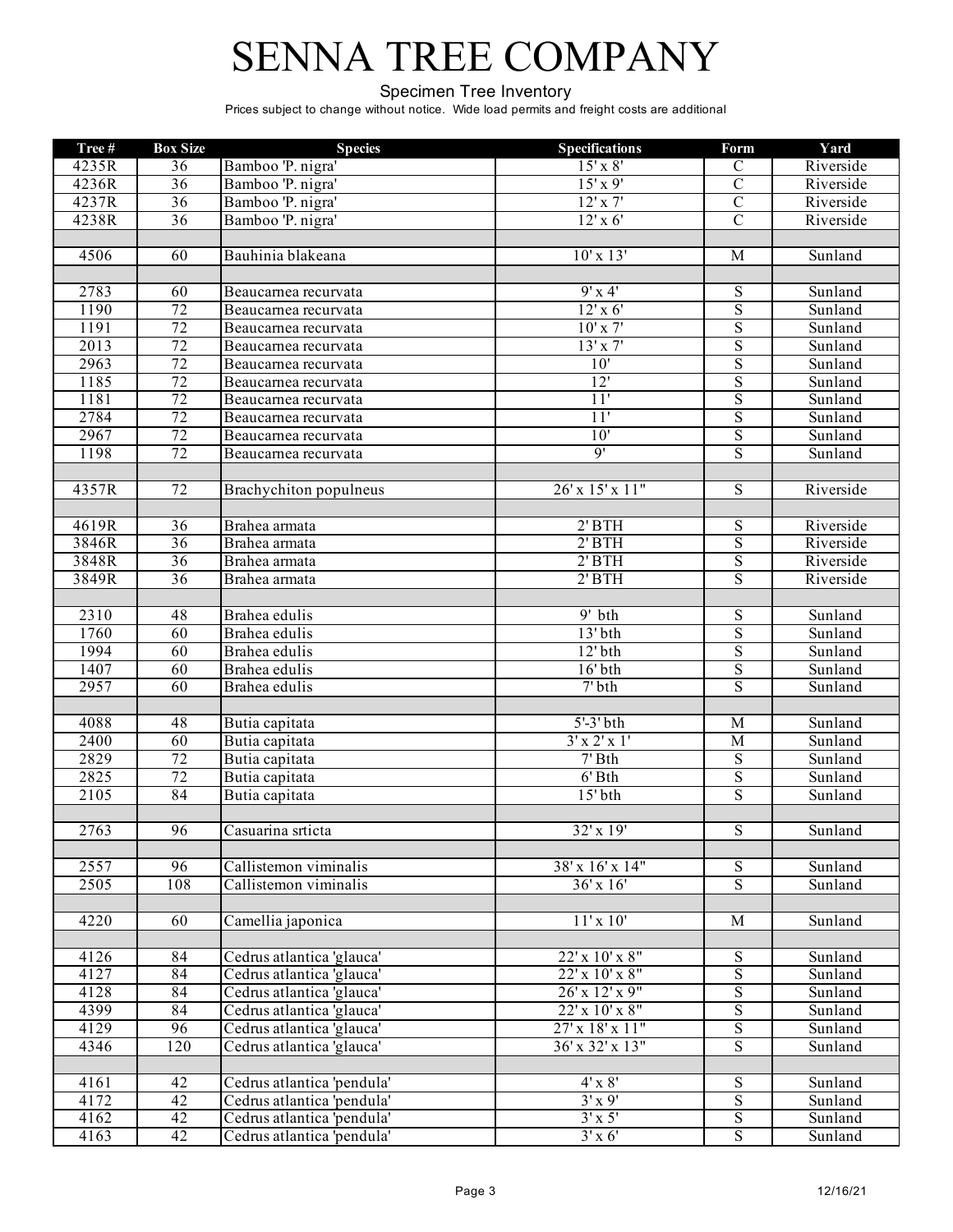#### Specimen Tree Inventory

| Tree# | <b>Box Size</b> | <b>Species</b>             | <b>Specifications</b>                  | Form                    | Yard      |
|-------|-----------------|----------------------------|----------------------------------------|-------------------------|-----------|
| 4164  | 42              | Cedrus atlantica 'pendula' | $3' \times 8'$                         | ${\bf S}$               | Sunland   |
| 4166  | 42              | Cedrus atlantica 'pendula' | $4'$ x $10'$                           | $\overline{\mathbf{S}}$ | Sunland   |
| 4173  | 84              | Cedrus atlantica 'pendula' | $8'$ x 16'                             | $\overline{S}$          | Sunland   |
| 4174  | 96              | Cedrus atlantica 'pendula' | 9'x15'                                 | $\overline{S}$          | Sunland   |
|       |                 |                            |                                        |                         |           |
| 4688  | 60              | Cedrus deodara             | 20' x 10' x 6"                         | $\overline{S}$          | Sunland   |
| 4689  | 60              | Cedrus deodara             | 23' x 11' x 7"                         | $\overline{S}$          | Sunland   |
| 4526R | $\overline{72}$ | Cedrus deodara             | 19' x 13' x 6"                         | $\overline{S}$          | Riverside |
| 4531  | $\overline{72}$ | Cedrus deodara             | $28'$ x $10'$ x $6''$                  | $\overline{S}$          | Sunland   |
| 4686  | $\overline{72}$ | Cedrus deodara             | $23'$ x $14'$ x $8''$                  | $\overline{S}$          | Sunland   |
| 4687  | $\overline{72}$ | Cedrus deodara             | $23'$ x $14'$ x $8''$                  | $\overline{S}$          | Sunland   |
| 4685  | 96              | Cedrus deodara             | 28' x 18' x 11"                        | $\overline{\mathbf{S}}$ | Sunland   |
|       |                 |                            |                                        |                         |           |
| 4118  | 48              | Chamaerops humilis         | 2',3',1',1',1',1' bth                  | M                       | Sunland   |
| 3120R | 48              | Chamaerops humilis         | 4'-4'-2'-2'-1'-1'-1' bth               | M                       | Riverside |
| 4590R | 48              | Chamaerops humilis         | $3'-2'-2'$ bth                         | $\overline{M}$          | Sunland   |
| 4591R | 48              | Chamaerops humilis         | $2'-2'-2'-2'-1$ bth                    | $\overline{M}$          | Riverside |
| 4592R | 48              | Chamaerops humilis         | $2'-2'-1'-1'-1'$ bth                   | M                       | Riverside |
| 4593R | 48              | Chamaerops humilis         | $3'-2'-2'-1'-1'-1'$ bth                | $\overline{M}$          | Riverside |
| 4594R | 48              | Chamaerops humilis         | $4'-2'-1'-1'$ bth                      | M                       | Riverside |
| 4579R | 48              | Chamaerops humilis         | $4' - 4' - 2' - 1' - 1'$ bth           | $\overline{M}$          | Riverside |
| 4580R | 48              | Chamaerops humilis         | $5' - 3' - 3' - 2' bth$                | M                       | Riverside |
| 4583R | 48              | Chamaerops humilis         | $5'-1'-1$ bth                          | M                       | Riverside |
| 4584R | 48              | Chamaerops humilis         | $5' - 2' - 2' bth$                     | M                       | Riverside |
| 4585R | 48              | Chamaerops humilis         | $4'$ -4'-1'-1'-1' bth                  | M                       | Riverside |
| 4586R | 48              | Chamaerops humilis         | $4'$ -2'-2'-1' bth                     | $\overline{M}$          | Riverside |
| 4587R | 48              | Chamaerops humilis         | $3'-3'-2'-2'-2$ bth                    | $\overline{M}$          | Riverside |
| 4588R | 48              | Chamaerops humilis         | 3'-3'-3'-3'-3'-3' bth                  | M                       | Riverside |
| 4589R | 48              | Chamaerops humilis         | $4'$ -3'-2'-1'-1' bth                  | M                       | Riverside |
| 1177  | $\overline{60}$ | Chamaerops humilis         | 5',4',4',6' bth                        | M                       | Sunland   |
| 1176  | 60              | Chamaerops humilis         | 7'(x4)5', 4'                           | $\overline{M}$          | Sunland   |
| 4581R | $\overline{60}$ | Chamaerops humilis         | $4'$ -3'-3'-3'-2'-1'-1'-1' bth         | $\overline{M}$          | Riverside |
| 4582R | 60              | Chamaerops humilis         | $4'-3'-3'-3'$ bth                      | $\overline{M}$          | Riverside |
| 1021  | 72              | Chamaerops humilis         | 10',9',5',5',5',4',4',3",3',3',2', bth | $\overline{M}$          | Sunland   |
| 4061  | 72              | Chamaerops humilis         | $10'$ -10'-10'-11'                     | M                       | Sunland   |
| 1130  | 84              | Chamaerops humilis         | $9', 6', 6', 5', 5'$ bth               | $\overline{M}$          | Sunland   |
| 1125  | 84              | Chamaerops humilis         | 9',7',7',7',7',6' bth                  | M                       | Sunland   |
| 1126  | 84              | Chamaerops humilis         | $9',7',7',6',6',5'$ bth                | $\overline{M}$          | Sunland   |
| 1144  | $\overline{84}$ | Chamaerops humilis         | 11',10'9',9',6',4' bth                 | $\overline{M}$          | Sunland   |
| 1145  | $\overline{84}$ | Chamaerops humilis         | 10', 6', 5', 5', 5',                   | M                       | Sunland   |
| 2549  | 84              | Chamaerops humilis         | $11,2'$ bth                            | $\mathbf M$             | Sunland   |
|       |                 |                            |                                        |                         |           |
| 3689  | 48              | Chorisia speciosa          | $14'$ x 6'                             | M                       | Sunland   |
| 3687  | 48              | Chorisia speciosa          | 11'x10'                                | M                       | Sunland   |
| 3682  | 60              | Chorisia speciosa          | $11'$ x 9'                             | M                       | Sunland   |
| 3683  | 60              | Chorisia speciosa          | $14' \times 9'$                        | $\mathbf M$             | Sunland   |
| 3685  | 60              | Chorisia speciosa          | $12'$ x 9'                             | $\overline{M}$          | Sunland   |
| 3686  | 60              | Chorisia speciosa          | $17' \times 10'$                       | M                       | Sunland   |
| 3670  | 60              | Chorisia speciosa          | $12'$ x $10'$                          | M                       | Sunland   |
| 3915  | $\overline{72}$ | Chorisia speciosa          | $14'$ x 9'                             | M                       | Sunland   |
| 3680  | 72              | Chorisia speciosa          | $16'$ x 9'                             | $\mathbf M$             | Sunland   |
| 3681  | 72              | Chorisia speciosa          | $14'$ x 9'                             | $\mathbf M$             | Sunland   |
| 3688  | 72              | Chorisia speciosa          | $17' \times 12'$                       | M                       | Sunland   |
| 4671  | 72              | Chorisia speciosa          | 23' x 12' x 12"                        | $\overline{S}$          | Sunland   |
| 4459  | 96              | Chorisia speciosa          | $31'$ x 22' x 13"                      | $\mathbf S$             | Sunland   |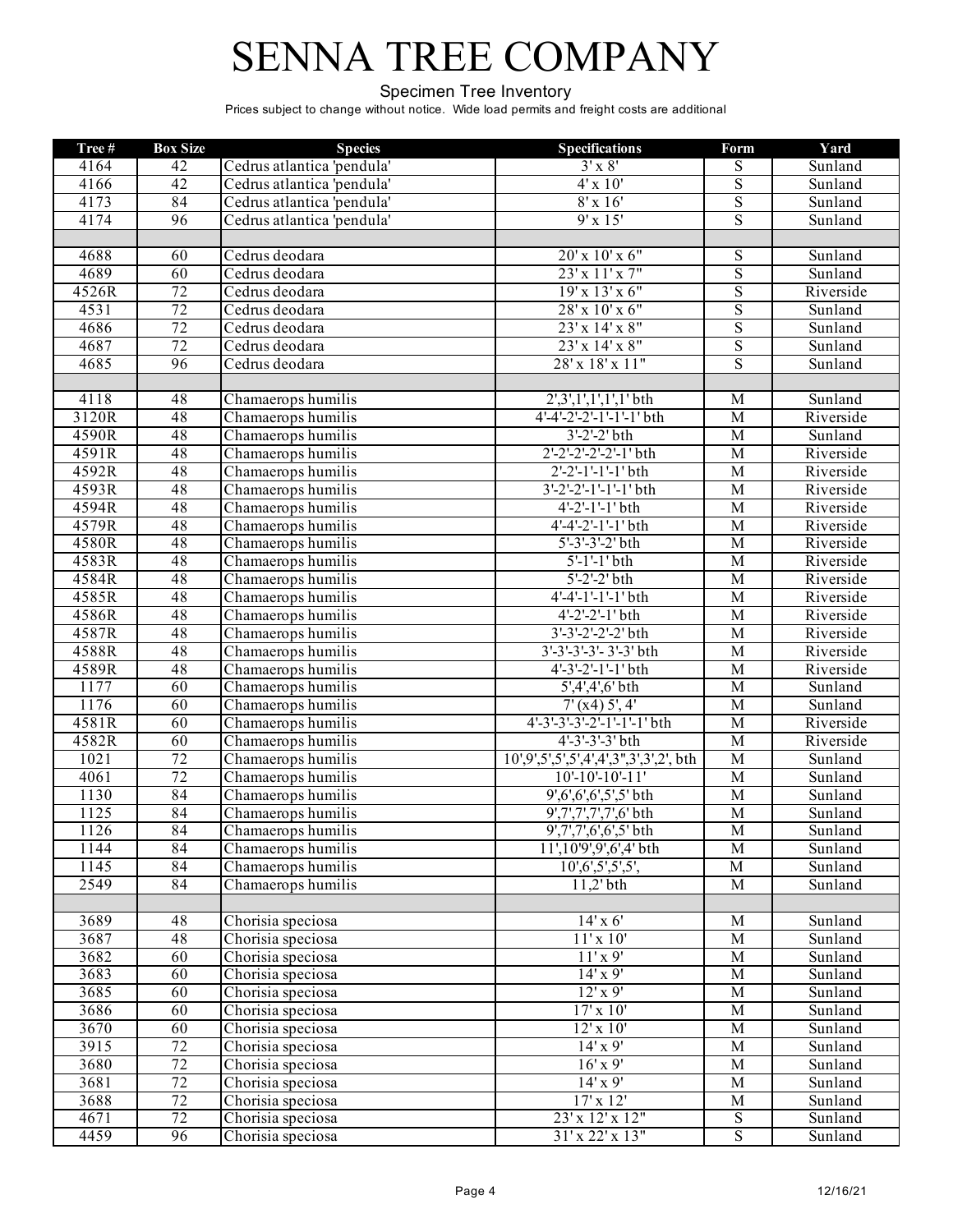#### Specimen Tree Inventory

| Tree# | <b>Box Size</b> | <b>Species</b>                        | <b>Specifications</b>      | Form                    | Yard                 |
|-------|-----------------|---------------------------------------|----------------------------|-------------------------|----------------------|
|       |                 |                                       |                            |                         |                      |
| 4251  | 60              | Cinnamomum camphora                   | $13' \times 12'$           | $\overline{M}$          | Sunland              |
| 4675  | 60              | Cinnamomum camphora                   | $18'$ x $11'$ x $6"$       | ${\bf S}$               | Sunland              |
| 3954R | 72              | Cinnamomum camphora                   | $15'$ x $13'$              | $\overline{M}$          | Riverside            |
| 4676  | 72              | Cinnamomum camphora                   | 19' x 11' x 8"             | $\mathbf S$             | Sunland              |
| 4677  | 72              | Cinnamomum camphora                   | $18'$ x $11'$ x $7"$       | $\overline{\mathbf{S}}$ | Sunland              |
| 4678  | 72              | Cinnamomum camphora                   | 20' x 11' x 8"             | $\overline{\mathbf{S}}$ | Sunland              |
| 4679  | 72              | Cinnamomum camphora                   | 18' x 12' x 7"             | $\overline{S}$          | Sunland              |
| 3311R | 84              | Cinnamomum camphora                   | $14'$ x $15'$              | $\overline{M}$          | Riverside            |
|       |                 |                                       |                            |                         |                      |
|       |                 | Cocos plumosa                         | B & B                      |                         | Call for Availabilty |
|       |                 |                                       |                            |                         |                      |
| 4567R | 48              | Cocos plumosa                         | $11'$ bth                  |                         | Riverside            |
| 4571R | 48              | Cocos plumosa                         | $13'$ <sub>bth</sub>       |                         | Riverside            |
| 4572R | 48              | Cocos plumosa                         | $13'$ bth                  |                         | Riverside            |
| 4575R | 48              | Cocos plumosa                         | $12'$ bth                  |                         | Riverside            |
| 4576R | 48              | Cocos plumosa                         | $13'$ bth                  |                         | Riverside            |
| 4577R | 48              | Cocos plumosa                         | $13'$ bth                  |                         | Riverside            |
| 4518R | 48              | Cocos plumosa                         | $13'$ bth                  |                         | Riverside            |
| 3565R | 48              | Cocos plumosa                         | $14'$ bth                  |                         | Riverside            |
|       |                 |                                       |                            |                         |                      |
| 4670  | 72              | Cupaniopsis anacardioides             | 18' x 14' x 5"             | S                       | Sunland              |
| 4680  | 72              | Cupaniopsis anacardioides             | $18'$ x $14'$ x $6''$      | ${\bf S}$               | Sunland              |
|       |                 |                                       |                            |                         |                      |
| 3000R | 60              | Cupressus sempervirens                | $22'$ x $19''$             | S                       | Riverside            |
| 3345R | 60              | Cupressus sempervirens                | 21'x20"                    | $\overline{S}$          | Riverside            |
| 3344R | 60              | Cupressus sempervirens                | 28' x 32"                  | $\overline{\mathbf{S}}$ | Riverside            |
|       |                 |                                       |                            |                         |                      |
| 2786  | 48              | Cycas revoluta                        | $4'$ , $2'$ bth            | $\overline{M}$          | Sunland              |
| 2861  | 48              | Cycas revoluta                        | $3'$ bth                   | $\overline{M}$          | Sunland              |
| 2862  | 48              | Cycas revoluta                        | 7' tall over all single    | $\overline{S}$          | Sunland              |
| 2864  | 48              | Cycas revoluta                        | $4'$ bth                   | $\overline{\mathbf{S}}$ | Sunland              |
| 2131  | 48              | Cycas revoluta                        | $4'$ bth                   | $\overline{\mathbf{S}}$ | Sunland              |
| 2856  | 48              | Cycas revoluta                        | $3',1',1'$ bth             | $\overline{M}$          | Sunland              |
| 2857  | 60              | Cycas revoluta                        | $4', 3', 2'$ bth           | $\overline{M}$          | Sunland              |
| 2859  | 60              | Cycas revoluta                        | $3',2',2',$ bth            | $\overline{M}$          | Sunland              |
| 2860  | 60              | Cycas revoluta                        | $4', 3', 1'$ bth           | $\overline{M}$          | Sunland              |
| 2684  | 60              | Cycas revoluta                        | 6',3',1',1',1', bth        | $\overline{M}$          | Sunland              |
| 2771  | 60              | Cycas revoluta                        | 14', 2', 2', 1', bth       | M                       | Sunland              |
| 4116  | 60              | Cycas revoluta                        | $3', 3', 2'$ bth           | M                       | Sunland              |
| 4168  | $\overline{72}$ | Cycas revoluta                        | $9'$ -5'-5'-4'-3'-2'-2'-1' | $\mathbf M$             | Sunland              |
| 2757  | 84              | $\overline{\mathrm{C}}$ ycas revoluta |                            | $\mathbf M$             | Sunland              |
| 2756  | 84              | Cycas revoluta                        |                            | M                       | Sunland              |
|       |                 |                                       |                            |                         |                      |
| 4683  | 54              | Dracaena draco                        | $11' \times 3' \times 5''$ | S                       | Sunland              |
| 4682  | 60              | Dracaena draco                        | $10'$ x $8'$ x $8"$        | L/B                     | Sunland              |
| 4554  | $\overline{72}$ | Dracaena draco                        | $12'$ x $11'$ x $10$       | S                       | Sunland              |
| 4613  | 84              | Dracaena draco                        | $16'$ x $11'$ x $22"$      | $\overline{S}$          | Sunland              |
| 4681  | 120             | Dracaena draco                        | 24' x 15' x 23"            | $\overline{S}$          | Sunland              |
|       |                 |                                       |                            |                         |                      |
| 4630  | 72              | Erythrina caffra                      | $12'$ x $12'$              | M                       | Sunland              |
|       |                 |                                       |                            |                         |                      |
| 2707  | 48              | Erythrina coralloides                 | $8' \times 8'$             | M                       | Sunland              |
| 2339  | 48              | Erythrina coralloides                 | 8'x10'                     | $\mathbf M$             | Sunland              |
| 2706  | 60              | Erythrina coralloides                 | $8'$ x 13'                 | M                       | Sunland              |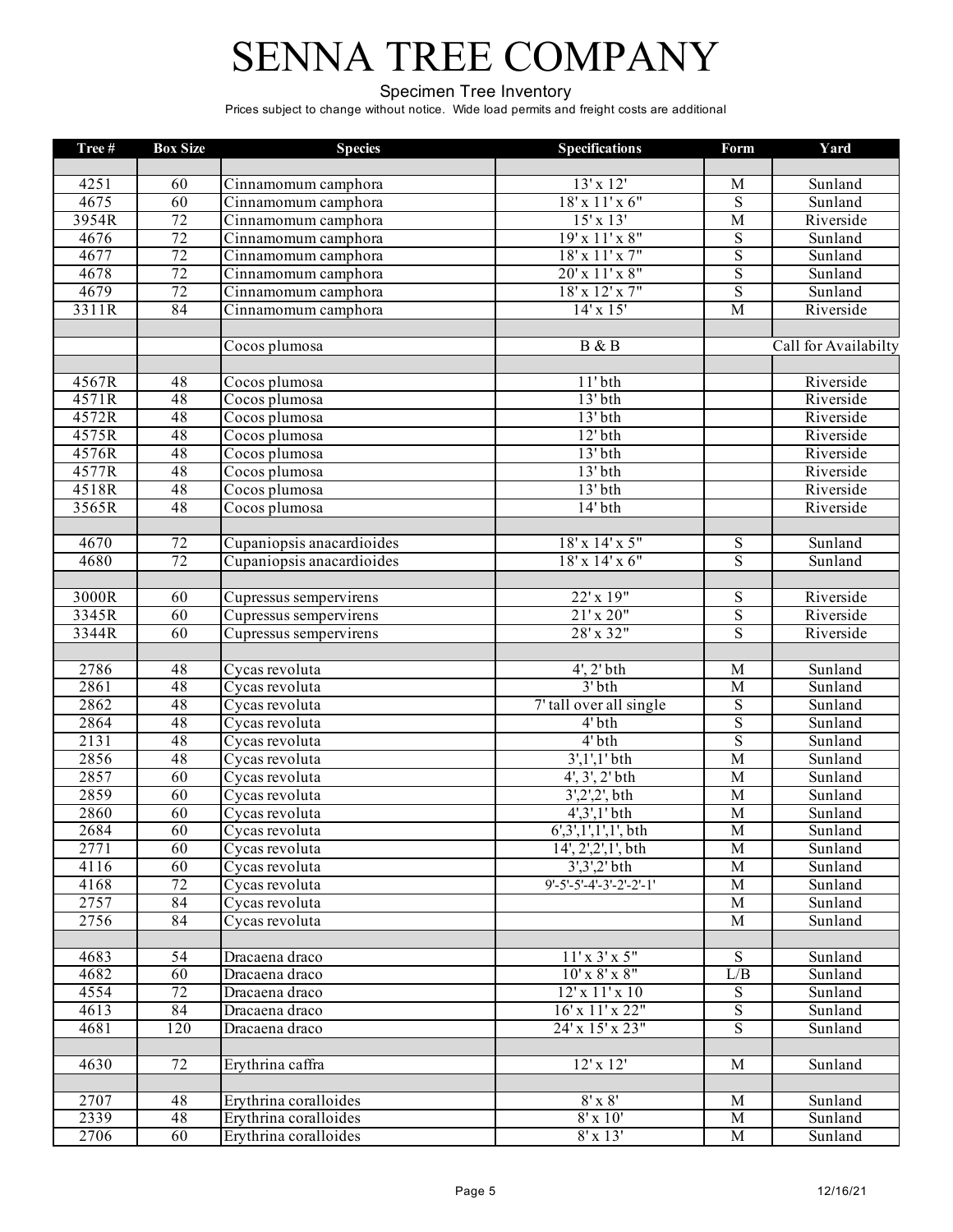#### Specimen Tree Inventory

| Tree# | <b>Box Size</b>  | <b>Species</b>                           | <b>Specifications</b>       | Form                                      | Yard                        |
|-------|------------------|------------------------------------------|-----------------------------|-------------------------------------------|-----------------------------|
| 2710  | 60               | Erythrina coralloides                    | 11'x10'                     | M                                         | Sunland                     |
| 2676  | 72               | Erythrina coralloides                    | $15'$ x $15'$               | $\overline{M}$                            | Sunland                     |
| 2677  | 72               | Erythrina coralloides                    | $12'$ x $12'$               | M                                         | Sunland                     |
| 2762  | 72               | Erythrina coralloides                    | $13'$ x $16'$               | $\overline{M}$                            | $\overline{\text{Sunland}}$ |
| 2760  | 72               | Erythrina coralloides                    | 13'x11'                     | $\overline{M}$                            | Sunland                     |
| 2761  | 72               | Erythrina coralloides                    | $13'$ x $17'$               | $\overline{M}$                            | Sunland                     |
|       |                  |                                          |                             |                                           |                             |
| 4530  | $\overline{120}$ | Ficus carica 'Brown turkey fig' (Gazibo) | $10'$ x $11'$               | M                                         | Sunland                     |
|       |                  |                                          |                             |                                           |                             |
| 2804R | 60               | Ficus florida                            | $14' \times 14'$            | M                                         | Riverside                   |
| 2805R | 60               | Ficus florida                            | $14' \times 12'$            | M                                         | Riverside                   |
|       |                  |                                          |                             |                                           |                             |
| 2775  | 60               | Ficus nitida                             | $12'$ x $17'$               | M                                         | Sunland                     |
| 4501  | 60               | Ficus nitida                             | $17' \times 14' \times 6''$ | $\mathbf S$                               | Sunland                     |
| 4652R | 72               | Ficus nitida                             | 19'x14'                     | $\overline{M}$                            | Riverside                   |
| 4659R | 72               | Ficus nitida                             | 19'x13'                     | $\overline{M}$                            | Riverside                   |
| 4660R | 72               | Ficus nitida                             | $18'$ x $13'$               | $\overline{M}$                            | Riverside                   |
| 2200  | 84               | Ficus nitida                             | 18' x 22' x 9"              | $\overline{S}$                            | Sunland                     |
| 4464  | 84               | Ficus nitida                             | $20'$ x $18'$               | L/B                                       | Sunland                     |
| 4394  | 96               | Ficus nitida                             | 24' x 21' x 17"             | $\overline{S}$                            | Sunland                     |
| 4408  | 96               | Ficus nitida                             | 25' x 20' x 17"             | $\overline{S}$                            | Sunland                     |
| 4486  | 96               | Ficus nitida                             | $22'$ x $22'$ x $15"$       | $\overline{S}$                            | Sunland                     |
| 4481  | 96               | Ficus nitida                             | 26' x 22' x 16"             | $\overline{S}$                            |                             |
| 4396  | 96               | Ficus nitida                             | $26'$ x $20'$ x $15"$       | $\overline{S}$                            | Sunland<br>Sunland          |
| 2976  |                  |                                          |                             |                                           |                             |
|       | 108              | Ficus nitida                             | $45' \times 27'$            | $\overline{S}$                            | Sunland                     |
| 4397  | 108<br>108       | Ficus nitida                             | 26' x 23' x 18"             | $\overline{S}$<br>$\overline{\mathbf{S}}$ | Sunland                     |
| 4407  |                  | Ficus nitida                             | 26' x 23' x 18"             |                                           | Sunland                     |
| 4482  | 108              | Ficus nitida                             | 26' x 25' x 17"             | $\overline{S}$                            | Sunland                     |
| 4483  | 108              | Ficus nitida                             | 26' x 17' x 17"             | $\overline{S}$                            | Sunland                     |
| 4410  | 108              | Ficus nitida                             | 26' x 23' x 16"             | $\overline{S}$                            | Sunland                     |
| 4485  | 120              | Ficus nitida                             | $31'$ x $25'$ x $21"$       | $\overline{S}$                            | Sunland                     |
|       |                  |                                          |                             |                                           |                             |
| 4656R | 60               | Ficus nitida 'green gem'                 | $16'$ x $11'$ x $6"$        | $\overline{S}$                            | Riverside                   |
| 4657R | 60               | Ficus nitida 'green gem'                 | $16'$ x $10'$ x $5"$        | ${\bf S}$                                 | Riverside                   |
| 4658R | 60               | Ficus nitida 'green gem'                 | $15'$ x $10'$ x $6''$       | ${\bf S}$                                 | Riverside                   |
| 1135  | 96               | Ficus nitida 'green gem'                 | 25' x 21' x 16"             | $\overline{S}$                            | Sunland                     |
|       |                  |                                          |                             |                                           |                             |
| 4642  | 84               | Ficus nitida 'variegata'                 | 22' x 22'                   | L/B                                       | Sunland                     |
|       |                  |                                          |                             |                                           |                             |
| 2990  | 42" x 10'        | Ficus nitida "Arc de Triomphe"           | $13' \times 10'$            | Topiary                                   | Sunland                     |
| 2989  | $42" \times 10'$ | Ficus nitida "Arc de Triomphe'           | $13' \times 10'$            | Topiary                                   | Sunland                     |
| 2988  | $42"$ x 10'      | Ficus nitida "Arc de Triomphe'           | $13'$ x $10'$               | Topiary                                   | Sunland                     |
| 3000  | 42" x 10'        | Ficus nitida "Arc de Triomphe'           | $13'$ x $10'$               | Topiary                                   | Sunland                     |
| 2999  | 42" x 10"        | Ficus nitida "Arc de Triomphe'           | $13' \times 10'$            | Topiary                                   | Sunland                     |
| 2998  | $42"$ x 10'      | Ficus nitida "Arc de Triomphe'           | $13'$ x $10'$               | Topiary                                   | Sunland                     |
|       |                  |                                          |                             |                                           |                             |
| 4413  | 84               | Ficus retusa                             | $16'$ x $18'$ x $8''$       | $\overline{S}$                            | Sunland                     |
|       |                  |                                          |                             |                                           |                             |
| 2148  | 96               | Ficus rubiginosa                         | 23'x 21'x 11''              | $\mathbf S$                               | Sunland                     |
| 4624  | 96               | Ficus rubiginosa                         | 22' x 22' x 13"             | ${\bf S}$                                 | Sunland                     |
| 4628  | 96               | Ficus rubiginosa                         | 20'x 21'x 12"               | $\overline{\mathbf{S}}$                   | Sunland                     |
| 4627  | 108              | Ficus rubiginosa                         | 22' x 25' x 15"             | $\overline{S}$                            | Sunland                     |
| 4650  | 108              | Ficus rubiginosa                         | $24'$ x $20'$ x $15"$       | $\overline{\mathbf{S}}$                   | Sunland                     |
|       |                  |                                          |                             |                                           |                             |
| 4505  | 60               | Geijera parviflora                       | $17'$ x $10'$               | L/B                                       | Sunland                     |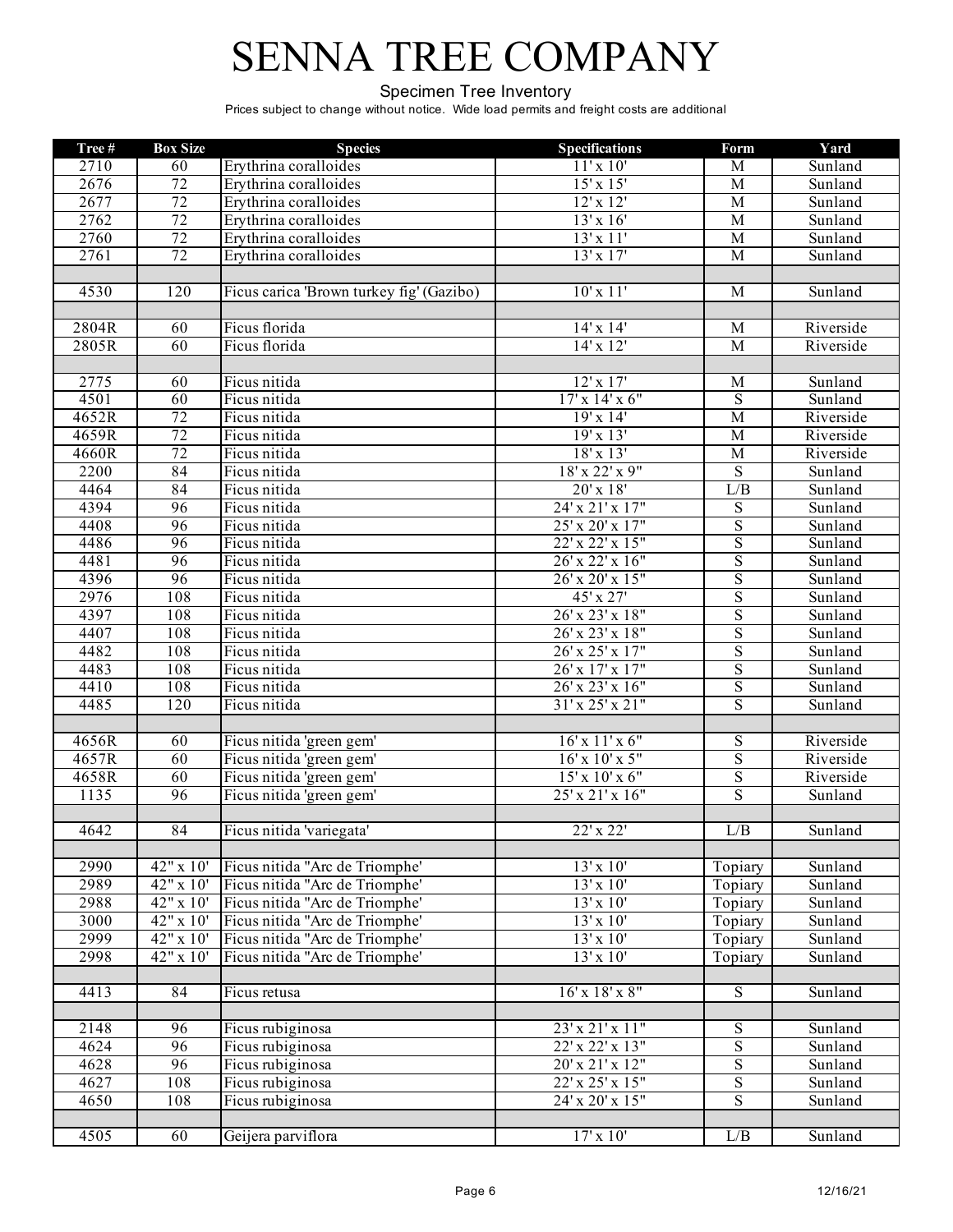#### Specimen Tree Inventory

| Tree# | <b>Box Size</b> | <b>Species</b>                | <b>Specifications</b>       | Form             | Yard      |
|-------|-----------------|-------------------------------|-----------------------------|------------------|-----------|
|       |                 |                               |                             |                  |           |
| 3701  | 48              | Ginkgo biloba 'saratoga'      | $14' \times 6'$             | L/B              | Sunland   |
| 4193  | 48              | Ginkgo biloba 'saratoga'      | $12'$ x 5'                  | L/B              | Sunland   |
| 4452R | 48              | Ginkgo biloba 'autumn gold'   | $9'$ x 6'                   | L/B              | Riverside |
| 4179  | 60              | Ginkgo biloba 'autumn gold'   | $12'$ x 6'                  | L/B              | Sunland   |
| 4223  | 60              | Ginkgo biloba 'autumn gold'   | $13'$ x 6'                  | L/B              | Sunland   |
| 4309R | 60              | Ginkgo biloba 'saratoga'      | $16'$ x 6'                  | L/B              | Riverside |
| 4308R | 60              | Ginkgo biloba 'saratoga'      | $18'$ x 6'                  | $\overline{L/B}$ | Riverside |
| 4345  | 60              | Ginkgo biloba 'autumn gold'   | $12'$ x $8'$                | L/B              | Sunland   |
| 4618R | 60              | Ginkgo biloba                 | $18'$ x $8'$                | L/B              | Riverside |
| 2623  | 72              | Ginkgo biloba 'autumn gold'   | 26' x 14'                   | $\overline{M}$   | Sunland   |
| 1535R | 72              | Ginkgo biloba 'saratoga'      | $13'$ x $17'$               | $\overline{M}$   | Riverside |
| 1536R | 72              | Ginkgo biloba 'saratoga'      | $12'$ x $17'$               | $\mathbf M$      | Riverside |
| 1538R | 72              | Ginkgo biloba 'saratoga'      | $13' \times 16'$            | $\overline{M}$   | Riverside |
| 2627  | 72              | Ginkgo biloba 'autumn gold'   | $26'$ x $17'$               | $\overline{S}$   | Sunland   |
| 1513  | 96              | Ginkgo biloba 'autumn gold'   | $23'$ x $19'$               | $\overline{S}$   | Sunland   |
|       |                 |                               |                             |                  |           |
| 4087  | 60              | Heteromeles arbutifolia       | $12'$ x $11'$               | M                | Sunland   |
| 3615R | 72              | Heteromeles arbutifolia       | 20' x 14'                   | $\overline{M}$   | Riverside |
|       |                 |                               |                             |                  |           |
| 4653R | 60              | Jacaranda mimosifolia         | $12'$ x $10'$               | $\overline{M}$   | Riverside |
| 4654R | 60              | Jacaranda mimosifolia         | $15'$ x 10                  | $\overline{M}$   | Riverside |
| 4655R | 60              | Jacaranda mimosifolia         | $14'$ x $12'$               | $\overline{M}$   | Riverside |
| 2035  | 72              | Jacaranda mimosifolia         | $16'$ x $10'$               | LB               | Sunland   |
| 3621R | 108             | Jacaranda mimosifolia         | 35' x 22'                   | $\overline{M}$   | Riverside |
| 3280R | 108             | Jacaranda mimosifolia         | $27'$ x $21'$               | $\overline{M}$   | Riverside |
|       |                 |                               |                             |                  |           |
|       | B&B             | Jubaea chilensis              | 16' BTH                     | ${\bf S}$        | Sunland   |
|       | B&B             | Jubaea chilensis              | 35'BTH                      | $\overline{S}$   | Sunland   |
|       |                 |                               |                             |                  |           |
| 1619  | 60              | Juniperus species 'bonsai'    | $8'$ x 11'                  | $\overline{M}$   | Sunland   |
|       |                 |                               |                             |                  |           |
| 3627  | 84              | Koelreuteria bipinnata        | 20' x 18'                   | M                | Sunland   |
|       |                 |                               |                             |                  |           |
| 3828R | $\overline{36}$ | Lagerstroemia indica pink     | $11'$ x $10'$               | M                | Riverside |
| 3539R | 48              | Lagerstroemia indica pink     | $10'$ x 9'                  | $\overline{M}$   | Riverside |
| 3540R | 48              | Lagerstroemia indica pink     | $11'$ x $8'$                | $\overline{M}$   | Riverside |
| 3152R | 48              | Lagerstroemia indica red      | $10'$ x 9'                  | $\overline{M}$   | Riverside |
| 3158R | 48              | Lagerstroemia indica pink     | $9'$ x $8'$                 | $\overline{M}$   | Riverside |
| 3133R | 48              | Lagerstroemia indica pink     | $10'$ x $8'$                | $\mathbf M$      | Riverside |
| 3858R | 48              | Lagerstroemia indica pink     | $11'$ x 9'                  | $\overline{M}$   | Riverside |
| 3859R | 48              | Lagerstroemia indica pink     | $9'$ x $9'$                 | $\mathbf M$      | Riverside |
| 3861R | $\overline{48}$ | Lagerstroemia indica pink     | $8'$ x 9'                   | $\mathbf M$      | Riverside |
| 3542R | 48              | Lagerstroemia indica pink     | $12'$ x 9'                  | $\overline{M}$   | Riverside |
| 3543R | 48              | Lagerstroemia indica pink     | $12'$ x $8'$                | M                | Riverside |
| 3544R | 48              | Lagerstroemia indica pink     | $10'$ x $8'$                | $\overline{M}$   | Riverside |
| 3545R | 48              | Lagerstroemia indica pink     | $11'$ x $8'$                | $\overline{M}$   | Riverside |
| 3546R | 48              | Lagerstroemia indica pink     | $11' \times 8'$             | $\mathbf M$      | Riverside |
| 3541R | 48              | Lagerstroemia indica pink     | $12'$ x $7'$                | $\overline{M}$   | Riverside |
| 3834R | 48              | Lagerstroemia indica pink     | 13'x11'                     | $\mathbf M$      | Riverside |
| 3314R | 48              | Lagerstroemia indica lavender | $7' \times 8'$              | $\mathbf M$      | Riverside |
| 4550R | 48              | Lagerstroemia indica red      | $10'$ x $7'$                | $\mathbf M$      | Riverside |
| 3827R | 48              | Lagerstroemia indica pink     | $14'$ x $12'$               | $\mathbf M$      | Riverside |
| 3046R | 60              | Lagerstroemia indica          | $17'$ x $10'$               | $\mathbf M$      | Riverside |
| 3006R | 60              | Lagerstroemia indica 'white'  | $12' \times 11' \times 3''$ | S                | Riverside |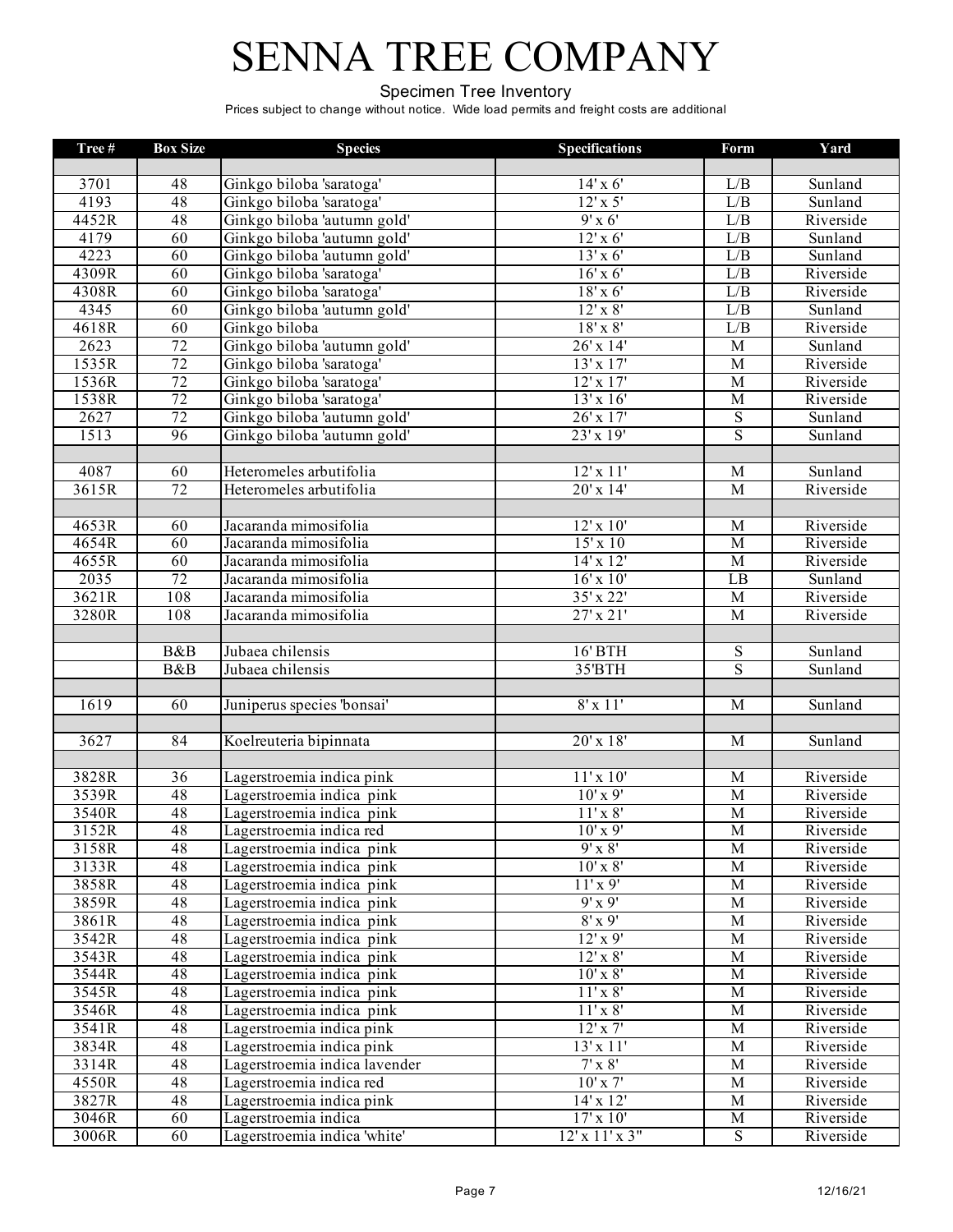#### Specimen Tree Inventory

| Tree# | <b>Box Size</b> | <b>Species</b>                | <b>Specifications</b> | Form           | Yard      |
|-------|-----------------|-------------------------------|-----------------------|----------------|-----------|
| 3099R | 60              | Lagerstroemia indica pink     | $16'$ x 9' x 4"       | $\overline{S}$ | Riverside |
| 3024R | 60              | Lagerstroemia indica pink     | $13'$ x $10'$         | $\overline{M}$ | Riverside |
| 3033R | 60              | Lagerstroemia indica pink     | $15'$ x $16'$         | $\overline{M}$ | Riverside |
| 3034R | 60              | Lagerstroemia indica pink     | $15'$ x $15'$         | $\overline{M}$ | Riverside |
| 3035R | 60              | Lagerstroemia indica pink     | $16'$ x $15'$         | $\overline{M}$ | Riverside |
| 3084R | 60              | Lagerstroemia indica red      | $18'$ x $12'$         | $\overline{M}$ | Riverside |
| 3146R | 60              | Lagerstroemia indica pink     | $12'$ x $8'$          | $\overline{M}$ | Riverside |
| 3147R | 60              | Lagerstroemia indica pink     | $14' \times 12'$      | $\overline{M}$ | Riverside |
| 3149R | 60              | Lagerstroemia indica pink     | $12' \times 10'$      | M              | Riverside |
| 3130R | 60              | Lagerstroemia indica pink     | $14'$ x $12'$         | $\overline{M}$ | Riverside |
| 3151R | 60              | Lagerstroemia indica pink     | $13'$ x $12'$         | $\mathbf M$    | Riverside |
| 3153R | 60              | Lagerstroemia indica pink     | $14'$ x 9' x 3"       | $\overline{S}$ | Riverside |
| 3154R | 60              | Lagerstroemia indica pink     | $14'$ x $11'$         | $\overline{M}$ | Riverside |
| 3156R | 60              | Lagerstroemia indica pink     | 14' x 11'             | $\overline{M}$ | Riverside |
| 3157R | 60              | Lagerstroemia indica pink     | $14'$ x $11'$         | $\overline{M}$ | Riverside |
| 3159R | 60              | Lagerstroemia indica pink     | $14'$ x 9'            | M              | Riverside |
| 3132R | 60              | Lagerstroemia indica pink     | $13'$ x $10'$         | $\overline{M}$ | Riverside |
| 3862R | 60              | Lagerstroemia indica pink     | 13'x11'               | $\overline{M}$ | Riverside |
| 3863R | 60              | Lagerstroemia indica pink     | $14'$ x $10'$         | $\overline{M}$ | Riverside |
| 3124R | 60              | Lagerstroemia indica pink     | $15'$ x $10'$         | $\overline{M}$ | Riverside |
| 3061R | 60              | Lagerstroemia indica red      | $16'$ x $11'$         | $\overline{M}$ | Riverside |
| 3048R | 60              | Lagerstroemia indica pink     | $17'$ x $13'$         | $\overline{M}$ | Riverside |
| 3059R | 60              | Lagerstroemia indica red      | $18'$ x $10'$         | $\overline{M}$ | Riverside |
| 3063R | 60              | Lagerstroemia indica red      | $17'$ x $10'$         | $\overline{M}$ | Riverside |
| 3057R | 60              | Lagerstroemia indica red      | $17'$ x $10'$         | $\overline{M}$ | Riverside |
| 3050R | 60              | Lagerstroemia indica red      | $18'$ x $10'$         | $\overline{M}$ | Riverside |
| 3051R | 60              | Lagerstroemia indica red      | $17'$ x $10'$         | $\overline{M}$ | Riverside |
| 3058R | 60              | Lagerstroemia indica red      | $17'$ x $8'$          | $\overline{M}$ | Riverside |
| 3052R | 60              | Lagerstroemia indica red      | $20'$ x $8'$          | $\overline{M}$ | Riverside |
| 3053R | 60              | Lagerstroemia indica red      | $17'$ x $16'$         | M              | Riverside |
| 4459R | 60              | Lagerstroemia indica          | $15'$ x $10'$         | M              | Riverside |
| 3864R | 60              | Lagerstroemia indica pink     | $14'$ x $10'$         | $\overline{M}$ | Riverside |
| 3866R | 60              | Lagerstroemia indica pink     | $13'$ x $10'$         | $\overline{M}$ | Riverside |
| 4457R | 60              | Lagerstroemia indica          |                       |                | Riverside |
| 3857R | 60              | Lagerstroemia indica pink     | $8'$ x 11'            | $\overline{M}$ | Riverside |
| 4458R | 60              | Lagerstroemia indica lavender |                       | M              | Riverside |
| 3067R | 60              | Lagerstroemia indica red      | $14' \times 9'$       | $\overline{M}$ | Riverside |
| 3056R | 60              | Lagerstroemia indica red      | $16'$ x $12'$         | $\overline{M}$ | Riverside |
| 3055R | 60              | Lagerstroemia indica pink     | $18'$ x $13'$         | $\overline{M}$ | Riverside |
| 3876F | 60              | Lagerstroemia indica red      | 13'x14'               | M              | Riverside |
| 3875R | 60              | Lagerstroemia indica pink     | $12'$ x $15'$         | $\mathbf M$    | Riverside |
| 3075R | 60              | Lagerstroemia indica pink     | $17' \times 13'$      | $\overline{M}$ | Riverside |
| 3144R | 60              | Lagerstroemia indica pink     | $16'$ x $11'$         | $\overline{M}$ | Riverside |
| 3867R | 60              | Lagerstroemia indica pink     | 15'x11'               | $\mathbf M$    | Riverside |
| 3076R | 60              | Lagerstroemia indica pink     | 19'x15'               | $\overline{M}$ | Riverside |
| 3871R | 60              | Lagerstroemia indica pink     | $13'$ x $13'$         | M              | Riverside |
| 3145R | 60              | Lagerstroemia indica pink     | $15'$ x $12'$         | $\overline{M}$ | Riverside |
| 3148R | 60              | Lagerstroemia indica pink     | $15'$ x $12'$         | $\mathbf M$    | Riverside |
| 3085R | 60              | Lagerstroemia indica red      | $16'$ x $13'$         | $\mathbf M$    | Riverside |
| 3077R | 60              | Lagerstroemia indica pink     | $20'$ x $13'$         | $\mathbf M$    | Riverside |
| 3069R | 60              | Lagerstroemia indica red      | 17'x11'               | $\mathbf M$    | Riverside |
| 3074R | 60              | Lagerstroemia indica red      | 17'x11'               | $\mathbf M$    | Riverside |
| 3078R | 60              | Lagerstroemia indica pink     | 21'x16'               | $\mathbf M$    | Riverside |
| 3068R | 60              | Lagerstroemia indica red      | $18' \times 10'$      | M              | Riverside |
| 3534R | 60              | Lagerstroemia indica red      | $14'$ x $12'$         | $\mathbf M$    | Riverside |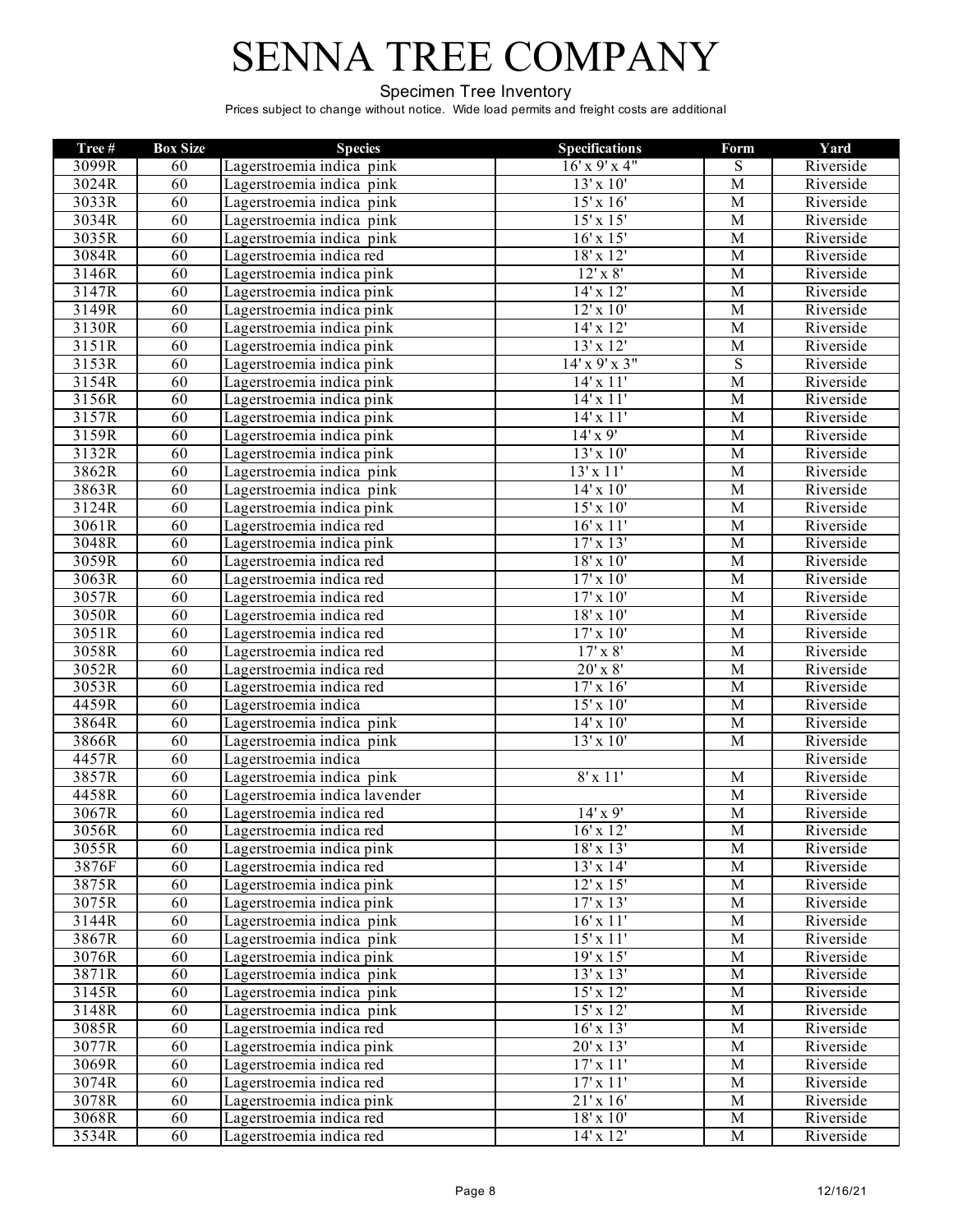#### Specimen Tree Inventory

| Tree# | <b>Box Size</b> | <b>Species</b>                         | <b>Specifications</b> | Form           | Yard      |
|-------|-----------------|----------------------------------------|-----------------------|----------------|-----------|
| 4551R | 60              | Lagerstroemia indica white             | $15'$ x $13'$ x 4"    | $\overline{S}$ | Riverside |
| 3557R | 60              | Lagerstroemia indica pink              | 9'x13'                | $\overline{M}$ | Riverside |
| 3554R | 60              | Lagerstroemia indica pink              | $10'$ x $12'$         | $\overline{M}$ | Riverside |
| 4552R | 60              | Lagerstroemia indica pink              | $12'$ x $12'$         | $\overline{M}$ | Riverside |
| 3556R | 60              | Lagerstroemia indica pink              | $10'$ x $12'$         | $\overline{M}$ | Riverside |
| 3550R | 60              | Lagerstroemia indica pink              | 13'x11'               | $\overline{M}$ | Riverside |
| 3548R | 60              | Lagerstroemia indica pink              | $20'$ x $13'$ x $5"$  | $\overline{S}$ | Riverside |
| 3826R | 60              | Lagerstroemia indica pink              | $11'$ x 9'            | $\overline{M}$ | Riverside |
| 4553R | 60              | Lagerstroemia indica pink              | 11'x12'               | M              | Riverside |
| 3829R | 60              | Lagerstroemia indica pink              | $10'$ x $14'$         | $\overline{M}$ | Riverside |
| 3807R | 60              | Lagerstroemia indica pink              | $15'$ x $15'$         | M              | Riverside |
| 3835R | 60              | Lagerstroemia indica pink              | $11'$ x $12'$         | $\overline{M}$ | Riverside |
| 3374R | 60              | Lagerstroemia indica pink              | $15'$ x $12'$         | $\overline{M}$ | Riverside |
| 3373R | 60              | Lagerstroemia indica pink              | $12'$ x $12'$         | $\overline{M}$ | Riverside |
| 3371R | 60              | Lagerstroemia indica pink              | $10'$ x $11'$         | $\overline{M}$ | Riverside |
| 3531R | 60              | Lagerstroemia indica pink              | $15'$ x $14'$         | $\overline{M}$ | Riverside |
| 3532R | 60              | Lagerstroemia indica pink              | $13'$ x $13'$         | M              | Riverside |
| 3530R | 60              | Lagerstroemia indica pink              | $13' \times 15'$      | $\overline{M}$ | Riverside |
| 3379R | 60              | Lagerstroemia indica pink              | $13'$ x 9'            | $\overline{M}$ | Riverside |
| 2071  | 72              | Lagerstroemia indica 'Tuskegee' (pink) | $20'$ x $15'$ x $7"$  | $\overline{S}$ | Sunland   |
| 3963R | 72              | Lagerstroemia indica purple            | $17'$ x $17'$         | M              | Riverside |
| 3964R | $\overline{72}$ | Lagerstroemia indica purple            | $17' \times 17'$      | $\overline{M}$ | Riverside |
| 3039R | $\overline{72}$ | Lagerstroemia indica 'white'           | $14' \times 13'$      | M              | Riverside |
| 3044R | $\overline{72}$ | Lagerstroemia indica 'white'           | $16'$ x $15'$         | M              | Riverside |
| 3042R | 72              | Lagerstroemia indica 'white'           | $16'$ x $14'$         | $\overline{M}$ | Riverside |
| 3040R | 72              | Lagerstroemia indica 'white'           | $16'$ x $13'$         | $\overline{M}$ | Riverside |
| 3041R | 72              | Lagerstroemia indica white             | $17'$ x $16'$         | M              | Riverside |
| 3036R | 72              | Lagerstroemia indica 'white'           | $18' \times 16'$      | $\overline{M}$ | Riverside |
| 3038R | 72              | Lagerstroemia indica 'white'           | $15'$ x $12'$         | $\overline{M}$ | Riverside |
| 3037R | 72              | Lagerstroemia indica 'white'           | $16'$ x $14'$         | $\overline{M}$ | Riverside |
| 3017R | 72              | Lagerstroemia indica 'white'           | $15'$ x $14'$         | $\overline{M}$ | Riverside |
| 3015R | 72              | Lagerstroemia indica 'white'           | 13'x14'               | $\overline{M}$ | Riverside |
| 3016R | 72              | Lagerstroemia indica 'white'           | 13'x14'               | $\overline{M}$ | Riverside |
| 3018R | 72              | Lagerstroemia indica 'white'           | $13'$ x $15'$         | $\overline{M}$ | Riverside |
| 3023R | $\overline{72}$ | Lagerstroemia indica 'white'           | $17' \times 14'$      | $\overline{M}$ | Riverside |
| 3019R | $\overline{72}$ | Lagerstroemia indica 'white'           | $13'$ x 14'           | M              | Riverside |
| 3014R | $\overline{72}$ | Lagerstroemia indica 'white'           | $14' \times 13'$      | $\mathbf M$    | Riverside |
| 4342R | 72              | Lagerstroemia indica pink              | 19'x17'               | $\overline{M}$ | Riverside |
| 4349R | 72              | Lagerstroemia indica pink              | 19'x15'               | $\overline{M}$ | Riverside |
| 4350R | 72              | Lagerstroemia indica pink              | 19'x16'               | M              | Riverside |
| 4377R | 72              | Lagerstroemia indica pink              | 19'x16'               | M              | Riverside |
| 4376R | 72              | Lagerstroemia indica pink              | $18'$ x $17'$         | $\overline{M}$ | Riverside |
| 4363R | 72              | Lagerstroemia indica pink              | 19'x17'               | M              | Riverside |
| 4364R | 72              | Lagerstroemia indica pink              | $18'$ x $16'$         | M              | Riverside |
| 4365R | 72              | Lagerstroemia indica pink              | $18'$ x $16'$         | $\overline{M}$ | Riverside |
| 4366R | 72              | Lagerstroemia indica pink              | $17'$ x $16'$         | M              | Riverside |
| 3028R | 72              | Lagerstroemia indica 'white'           | $18'$ x $16'$         | M              | Riverside |
| 3080R | 72              | Lagerstroemia indica pink              | $17' \times 18'$      | M              | Riverside |
| 3081R | $\overline{72}$ | Lagerstroemia indica pink              | $18' \times 19'$      | $\mathbf M$    | Riverside |
| 3082R | 72              | Lagerstroemia indica pink              | 21'x16'               | $\mathbf M$    | Riverside |
| 3083R | 72              | Lagerstroemia indica pink              | $20'$ x $18'$         | M              | Riverside |
| 3086R | 72              | Lagerstroemia indica pink              | $17'$ x $16'$         | $\mathbf M$    | Riverside |
| 3087R | 72              | Lagerstroemia indica pink              | 19'x18'               | M              | Riverside |
| 3088R | 72              | Lagerstroemia indica pink              | $18'x\,16'$           | M              | Riverside |
| 3089R | 72              | Lagerstroemia indica pink              | $18'$ x $17'$         | $\mathbf M$    | Riverside |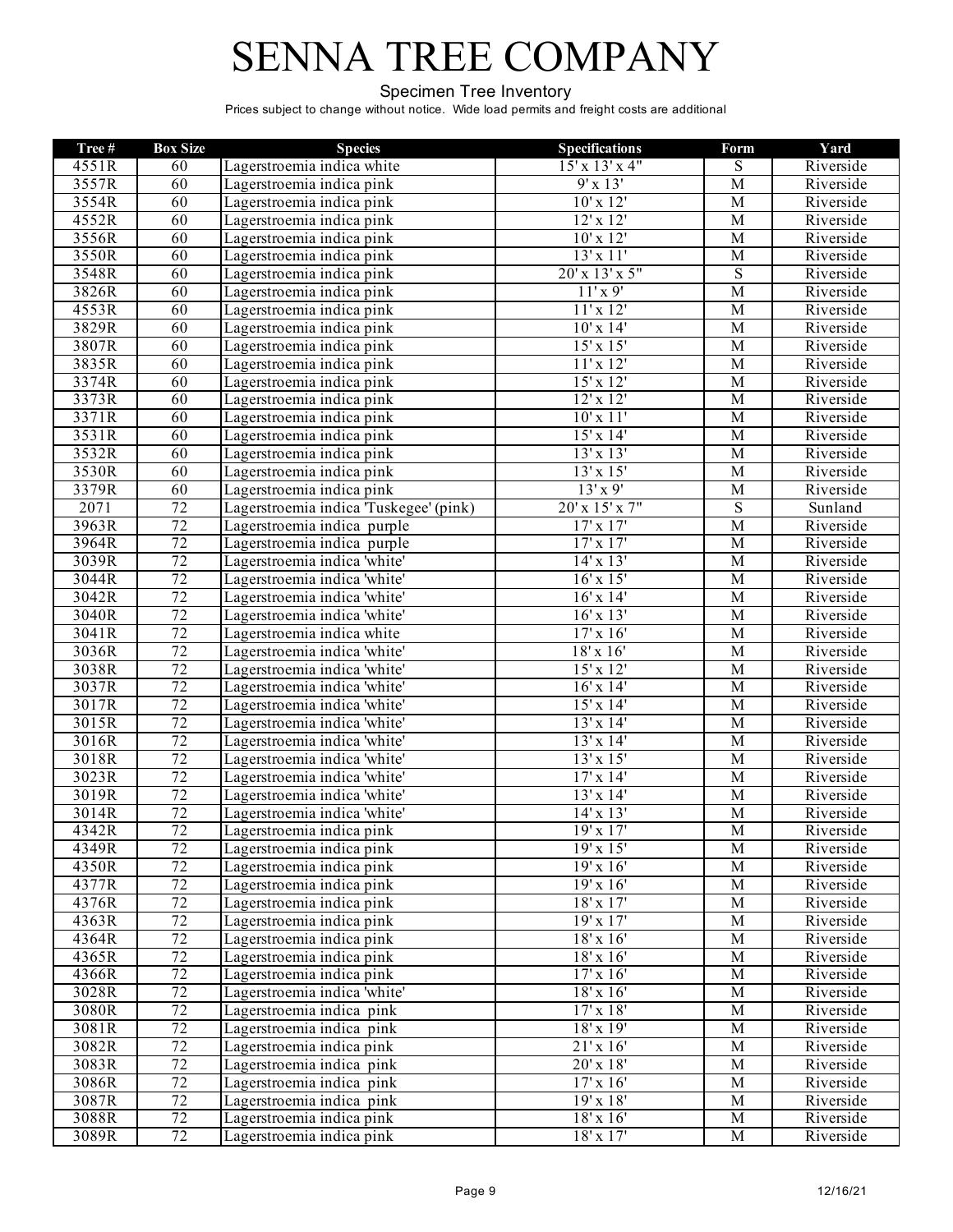#### Specimen Tree Inventory

| Tree# | <b>Box Size</b> | <b>Species</b>                  | <b>Specifications</b>      | Form                    | Yard      |
|-------|-----------------|---------------------------------|----------------------------|-------------------------|-----------|
| 4470R | 72              | Lagerstroemia indica pink       | 22' x 14'                  | M                       | Riverside |
| 3064R | 72              | Lagerstroemia indica pink       | $25' \times 14'$           | $\overline{M}$          | Riverside |
| 3065R | 72              | Lagerstroemia indica            | $16'$ x $14'$              | $\overline{M}$          | Riverside |
| 2638  | 84              | Lagerstroemia indica 'lavender' | $32' \times 18'$           | M                       | Sunland   |
| 3666R | 84              | Lagerstroemia indica 'white'    | $16'$ x $20'$              | $\overline{M}$          | Riverside |
| 3664R | 84              | Lagerstroemia indica 'white'    | $17'$ x $21'$              | M                       | Riverside |
| 2541  | 96              | Lagerstroemia indica 'pink'     | $27'$ x $20'$ x $12"$      | $\overline{S}$          | Sunland   |
| 2543  | 96              | Lagerstroemia indica 'white'    | 22' x 24' x 11"            | $\overline{S}$          | Sunland   |
| 2521  | 96              | Lagerstroemia indica            | $35'$ x 22' x 10"          | $\overline{S}$          | Sunland   |
| 2522  | 96              | Lagerstroemia indica white      | $27'$ x $20'$ x $12"$      | $\overline{S}$          | Sunland   |
|       |                 |                                 |                            |                         |           |
| 3929R | 60              | Laurus nobilis                  | $12'$ x $8'$               | M                       | Riverside |
| 3930R | 60              | Laurus nobilis                  | $14'$ x $7'$               | $\overline{M}$          | Riverside |
| 3247R | 60              | Laurus nobilis                  | 13'x12'                    | $\mathbf M$             | Riverside |
| 3999R | 60              | Laurus nobilis                  | $16'$ x 9' x 5"            | $\mathbf S$             | Riverside |
|       |                 |                                 |                            |                         |           |
| 4651  | 84              | Leptospermum laevigatum         | $14'$ x $15'$ x $11''$     | S                       | Sunland   |
|       |                 |                                 |                            |                         |           |
| 2826  | 60              | Livistona chinensis             | $15'$ bth                  | ${\bf S}$               | Sunland   |
| 2827  | 72              | Livistona chinensis             | $19'$ bth                  | $\overline{S}$          | Sunland   |
| 2830  | $\overline{72}$ | Livistona chinensis             | $15'$ bth                  | ${\bf S}$               | Sunland   |
|       |                 |                                 |                            |                         |           |
| 2735  | 36              | Lophocereus s. monstrosus       | $4'$ -6' x 3'              |                         | Sunland   |
| 2736  | $\overline{36}$ | Lophocereus s. monstrosus       | $4'$ -6' x 3'              |                         | Sunland   |
| 2737  | 36              | Lophocereus s. monstrosus       | $4' - 6'$ x 3'             |                         | Sunland   |
| 2738  | 36              | Lophocereus s. monstrosus       | $4'$ -6' x 3'              |                         | Sunland   |
| 2739  | $\overline{36}$ | Lophocereus s. monstrosus       | $4'$ -6' x 3'              |                         | Sunland   |
| 2740  | $\overline{36}$ | Lophocereus s. monstrosus       | $4'$ -6' x $3'$            |                         | Sunland   |
|       |                 |                                 |                            |                         |           |
| 1922  | 72              | Macadamia 'tetraphylla'         | 19'x15'                    | $\overline{M}$          | Sunland   |
|       |                 |                                 |                            |                         |           |
| 4451R | 48              | Magnolia grandiflora            | $14'$ x $8'$ x $4"$        | ${\bf S}$               | Riverside |
| 3217R | 60              | Magnolia grandiflora            | $18'$ x 9' x 4"            | $\overline{S}$          | Riverside |
| 3295  | 60              | Magnolia grandiflora            | $15'$ x $10'$              | $\overline{S}$          | Sunland   |
| 3251R | 60              | Magnolia grandiflora            | 20' x 10' x 5"             | $\overline{S}$          | Riverside |
| 3250R | 60              | Magnolia grandiflora            | $18'$ x $10'$ x $5"$       | $\overline{S}$          | Riverside |
| 3347R | 60              | Magnolia grandiflora            | $17'$ x $12'$ x 4"         | $\overline{S}$          | Riverside |
| 3892R | 60              | Magnolia grandiflora            | $16'$ x $13'$ x $5''$      | $\overline{\mathbf{S}}$ | Riverside |
| 3894R | 60              | Magnolia grandiflora            | $17' \times 12'$           | L/B                     | Riverside |
| 3090R | 60              | Magnolia grandiflora            | $17'$ x $13'$ x $5''$      | $\overline{S}$          | Riverside |
| 3091R | 60              | Magnolia grandiflora            | $15'$ x $10'$ x $5''$      | $\overline{S}$          | Riverside |
| 3136R | 60              | Magnolia grandiflora            | 19'x9'x5"                  | $\overline{S}$          | Riverside |
| 3300R | 60              | Magnolia grandiflora            | $15'$ x $11'$ x $5''$      | $\overline{S}$          | Riverside |
| 4101R | 60              | Magnolia grandiflora            | $14'$ x $12'$ x $5''$      | $\overline{S}$          | Riverside |
| 3137R | 60              | Magnolia grandiflora            | $17'$ x $10'$ x $5''$      | $\overline{\mathrm{s}}$ | Riverside |
| 3397R | 60              | Magnolia grandiflora            | $15'$ x $14'$              | L/B                     | Riverside |
| 3352R | 60              | Magnolia grandiflora            | $16'$ x $11'$ x 4"         | $\overline{S}$          | Riverside |
| 3303R | 60              | Magnolia grandiflora            | $16'$ x $11'$ x $5''$      | $\mathbf S$             | Riverside |
| 3206R | 60              | Magnolia grandiflora            | $18'$ x $10'$ x $5"$       | ${\bf S}$               | Riverside |
| 3897R | 60              | Magnolia grandiflora            | $17'$ x $14'$ x $5''$      | $\overline{S}$          | Riverside |
| 3139R | 60              | Magnolia grandiflora            | $14'$ x $12'$ x $5''$      | $\overline{S}$          | Riverside |
| 3305R | 60              | Magnolia grandiflora            | 19'x11'x5"                 | $\overline{S}$          | Riverside |
| 3584R | 60              | Magnolia grandiflora            | $15'$ x $12'$ x $5''$      | $\overline{\mathbf{S}}$ | Riverside |
| 4036R | 60              | Magnolia grandiflora            | $17' \times 11' \times 4"$ | $\overline{S}$          | Riverside |
| 3582R | 60              | Magnolia grandiflora            | $17'$ x $10'$ x 4"         | $\overline{S}$          | Riverside |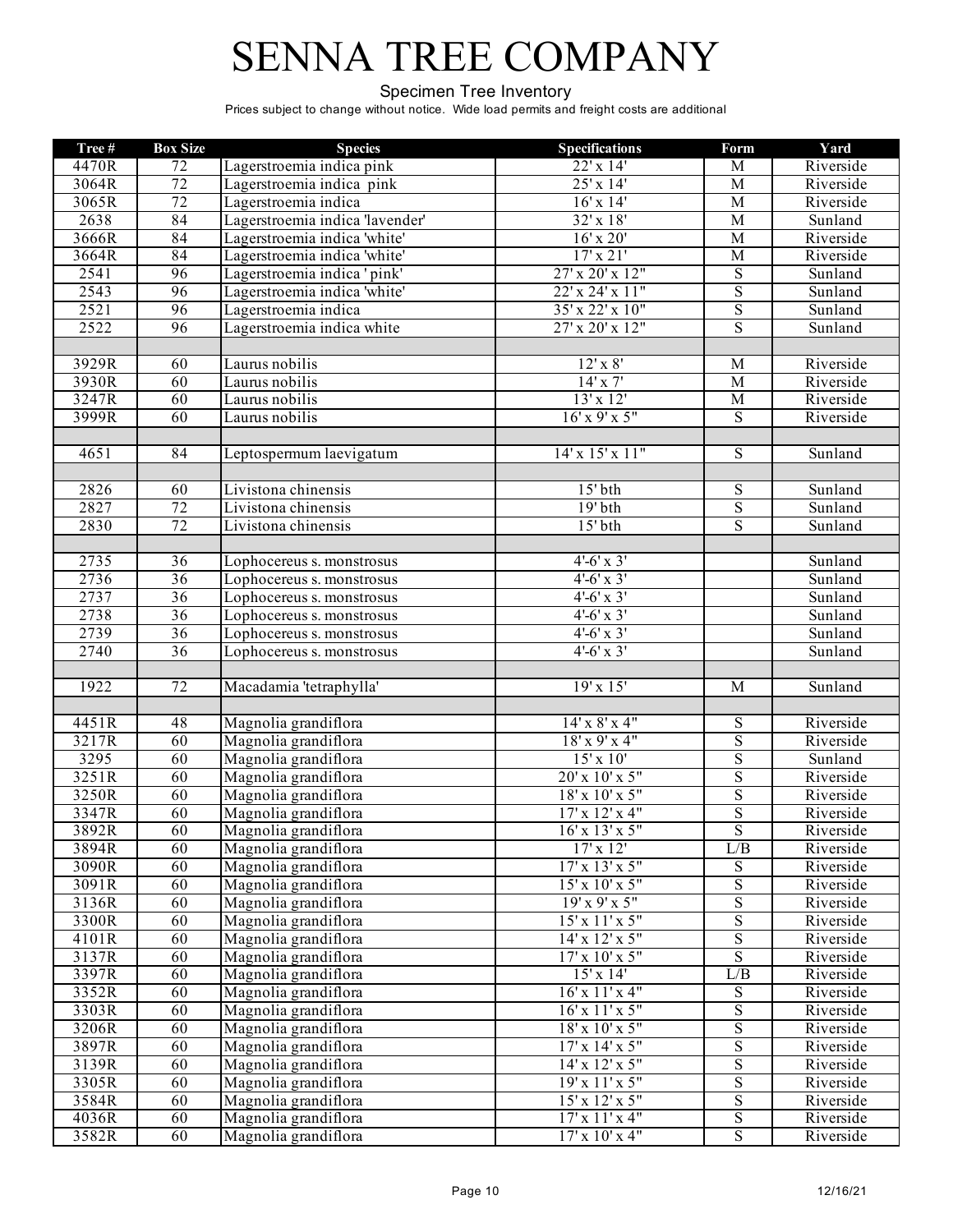#### Specimen Tree Inventory

| Tree# | <b>Box Size</b> | <b>Species</b>                    | <b>Specifications</b> | Form                    | Yard      |
|-------|-----------------|-----------------------------------|-----------------------|-------------------------|-----------|
| 3891R | 60              | Magnolia grandiflora              | $15'$ x $13'$ x $5''$ | $\overline{S}$          | Riverside |
| 4437R | 60              | Magnolia grandiflora              | $16'$ x $13'$         | L/B                     | Riverside |
| 3895R | 60              | Magnolia grandiflora              | $15'$ x $13'$         | L/B                     | Riverside |
| 3581R | 60              | Magnolia grandiflora              | $17' \times 15'$      | L/B                     | Riverside |
| 4031R | 60              | Magnolia grandiflora              | $18'$ x $13'$         | L/B                     | Riverside |
| 3898R | 60              | Magnolia grandiflora              | $16'$ x $18'$         | L/B                     | Riverside |
| 4372R | 60              | Magnolia grandiflora              | $18'$ x $12'$ x 4"    | $\overline{S}$          | Riverside |
| 4034R | 60              | Magnolia grandiflora              | 19'x 13'x 5"          | $\overline{S}$          | Riverside |
| 4026R | 60              | Magnolia grandiflora              | 21'x 12'x 5"          | $\overline{S}$          | Riverside |
| 3278R | 60              | Magnolia grandiflora              | $20'$ x $14'$ x $6''$ | $\overline{\mathbf{S}}$ | Riverside |
| 3598R | 60              | Magnolia grandiflora              | 15'x11'               | $\overline{M}$          | Riverside |
| 4014R | 60              | Magnolia grandiflora              | $18'$ x $12'$         | L/B                     | Riverside |
| 4012R | 60              | Magnolia grandiflora              | $22' \times 10'$      | L/B                     | Riverside |
| 4018R | 60              | Magnolia grandiflora              | $17'$ x $14'$         | L/B                     | Riverside |
| 4020R | 60              | Magnolia grandiflora              | $16'$ x $12'$         | L/B                     | Riverside |
| 4024R | 60              | Magnolia grandiflora              | $13'$ x $10'$         | L/B                     | Riverside |
| 3296  | 60              | Magnolia grandiflora              | $17'$ x $10'$         | $\overline{S}$          | Sunland   |
| 3297  | 72              | Magnolia grandiflora              | $17'$ x $12'$         | $\overline{S}$          | Sunland   |
| 3896R | 72              | Magnolia grandiflora              | 19'x14'               | L/B                     | Riverside |
| 4023R | 72              | Magnolia grandiflora              | $20'$ x $15'$ x $6"$  | $\overline{S}$          | Riverside |
| 4006R | $\overline{72}$ | Magnolia grandiflora              | $21'$ x 12            | L/B                     | Riverside |
| 4617R | $\overline{72}$ | Magnolia grandiflora              | 21'x16'x6"            | $\overline{S}$          | Riverside |
| 4623  | 84              | Magnolia grandiflora              | 22' x 16' x 8"        | $\overline{S}$          | Sunland   |
| 4626  | 84              | Magnolia grandiflora              | 22' x 16' x 8"        | $\overline{\mathbf{S}}$ | Sunland   |
| 4661  | 96              | Magnolia grandiflora              | 25' x 20' x 10"       | $\overline{S}$          | Sunland   |
|       |                 |                                   |                       |                         |           |
| 4027  | 48              | Magnolia grandiflora alta         | $14'$ x 6'            | L/B                     | Sunland   |
| 4022R | 48              | Magnolia grandiflora alta         | $13'$ x $7'$          | L/B                     | Riverside |
| 4339  | 48              | Magnolia grandiflora alta         | $11'$ x $7'$          | L/B                     | Sunland   |
| 4391  | 48              | Magnolia grandiflora alta         | $9'$ x 6'             | L/B                     | Sunland   |
| 4388  | 48              | Magnolia grandiflora alta         | $10'$ x 6'            | L/B                     | Sunland   |
| 4386  | 48              | Magnolia grandiflora alta         | $10'$ x 5'            | L/B                     | Sunland   |
| 4387  | 48              | Magnolia grandiflora alta         | $10'$ x 6'            | L/B                     | Sunland   |
| 4385  | 48              | Magnolia grandiflora alta         | $8'$ x 4'             | L/B                     | Sunland   |
| 4379  | 48              | Magnolia grandiflora alta         | $11'$ x 6'            | L/B                     | Sunland   |
| 4392  | 48              | Magnolia grandiflora alta         | $9'$ x 6'             | L/B                     | Sunland   |
| 4390  | 48              | Magnolia grandiflora alta         | $9' \times 5'$        | L/B                     | Sunland   |
| 4378  | 48              | Magnolia grandiflora alta         | $10'$ x 5'            | L/B                     | Sunland   |
| 4021R | 48              | Magnolia grandiflora alta         | $17'$ x 6'            | L/B                     | Riverside |
| 4049R | 48              | Magnolia grandiflora alta         | $13'$ x 6'            | L/B                     | Riverside |
| 4050F | 48              | Magnolia grandiflora alta         | $11'$ x 5'            | L/B                     | Riverside |
| 4449R | 48              | Magnolia grandiflora alta         | $11'$ x 6'            | L/B                     | Riverside |
| 4046R | 48              | Magnolia grandiflora alta         | $11'$ x 6'            | L/B                     | Riverside |
| 4047R | 48              | Magnolia grandiflora alta         | $13' \times 6'$       | L/B                     | Riverside |
| 4028R | 48              | Magnolia grandiflora alta         | $16'$ x $7'$          | L/B                     | Riverside |
| 4029R | 48              | Magnolia grandiflora alta         | $18'$ x 6'            | L/B                     | Riverside |
| 4019R | 48              | Magnolia grandiflora alta         | $19'$ x $8'$          | L/B                     | Riverside |
| 4025R | 48              | Magnolia grandiflora alta         | $13'$ x 6'            | L/B                     | Riverside |
|       |                 |                                   |                       |                         |           |
| 3382R | $\overline{72}$ | Magnolia grandiflora DD blanchard | $19'x\ 15'x\ 6"$      | S                       | Riverside |
|       |                 |                                   |                       |                         |           |
| 3595R | 48              | Magnolia grandiflora 'little gem' | $14'$ x 9'            | L/B                     | Riverside |
| 3596R | 48              | Magnolia grandiflora 'little gem' | $15'$ x $8'$          | L/B                     | Riverside |
| 4323  | 48              | Magnolia grandiflora 'little gem' | $10'$ x 6'            | $\overline{L}/B$        | Sunland   |
| 4383  | $\overline{48}$ | Magnolia grandiflora 'little gem' | $11'$ x 5'            | L/B                     | Sunland   |
|       |                 |                                   |                       |                         |           |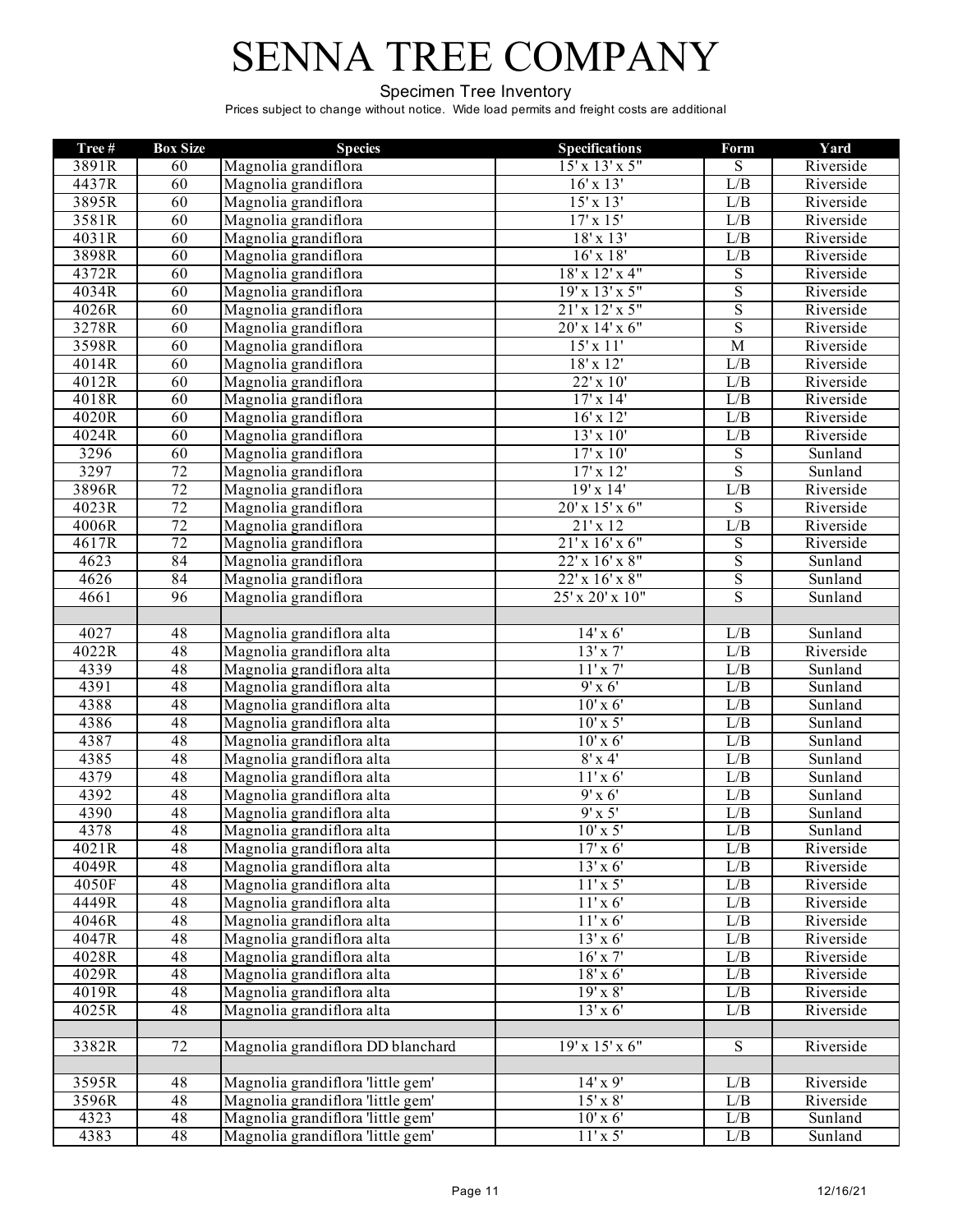#### Specimen Tree Inventory

| Tree# | <b>Box Size</b> | <b>Species</b>                    | <b>Specifications</b>       | Form                    | Yard      |
|-------|-----------------|-----------------------------------|-----------------------------|-------------------------|-----------|
| 4382  | 48              | Magnolia grandiflora 'little gem' | $10'$ x 6'                  | L/B                     | Sunland   |
| 4384  | 48              | Magnolia grandiflora 'little gem' | $11'$ x $8'$                | L/B                     | Sunland   |
| 3267R | 60              | Magnolia grandiflora 'little gem' | 18' x 12' x 5"              | $\overline{S}$          | Riverside |
| 3266R | 60              | Magnolia grandiflora 'little gem' | $17'$ x $11'$ x $5''$       | $\overline{\mathbf{S}}$ | Riverside |
| 3265R | 60              | Magnolia grandiflora 'little gem' | 20' x 11' x 5"              | $\overline{\mathbf{S}}$ | Riverside |
| 3264R | 60              | Magnolia grandiflora 'little gem' | 15' x 10' x 5"              | $\overline{\mathrm{s}}$ | Riverside |
| 4052R | 60              | Magnolia grandiflora 'little gem' | $17' \times 13'$            | L/B                     | Riverside |
| 4142  | 60              | Magnolia grandiflora 'little gem' | $15'$ x $8'$                | L/B                     | Sunland   |
| 4150  | 60              | Magnolia grandiflora 'little gem' | $15'$ x $10'$               | L/B                     | Sunland   |
| 4147  | 60              | Magnolia grandiflora 'little gem' | 13'x 7'                     | L/B                     | Sunland   |
| 4260  | 60              | Magnolia grandiflora 'little gem' | $15'$ x $8'$                | L/B                     | Sunland   |
| 4622  | 60              | Magnolia grandiflora 'little gem' | $13'$ x $8'$                | L/B                     | Sunland   |
| 4322  | 60              | Magnolia grandiflora 'little gem' | $14' \times 9'$             | L/B                     | Sunland   |
| 4143  | 60              | Magnolia grandiflora 'little gem' | $12' \times 8'$             | L/B                     | Sunland   |
| 4154  | 60              | Magnolia grandiflora 'little gem' | $15'$ x $8'$                | L/B                     | Sunland   |
| 4155  | 60              | Magnolia grandiflora 'little gem' | $14' \times 9'$             | L/B                     | Sunland   |
| 4156  | 60              | Magnolia grandiflora 'little gem' | $13'$ x $8'$                | L/B                     | Sunland   |
| 4157  | 60              | Magnolia grandiflora 'little gem' | $12'$ x $7'$                | L/B                     | Sunland   |
| 4332  | 60              | Magnolia grandiflora 'little gem' | $14'$ x $7'$                | L/B                     | Sunland   |
| 4005R | 60              | Magnolia grandiflora 'little gem' | 18'x 12'                    | L/B                     | Riverside |
| 4444R | 60              | Magnolia grandiflora 'little gem' | $17'$ x $8'$                | L/B                     | Riverside |
| 4013R | 60              | Magnolia grandiflora 'little gem' | $20'$ x 9'                  | L/B                     | Riverside |
| 4017R | 60              | Magnolia grandiflora 'little gem' | $20'$ x 9'                  | L/B                     | Riverside |
| 4015R | 72              | Magnolia grandiflora 'little gem' | 22' x 12'                   | L/B                     | Riverside |
| 4446R | $\overline{72}$ | Magnolia grandiflora 'little gem' | 22' x 11'                   | L/B                     | Riverside |
|       |                 |                                   |                             |                         |           |
| 3214R | 60              | Magnolia g. "Samuel Sommer'       | 16' x 12' x 5"              | $\overline{S}$          | Riverside |
| 3215R | 60              | Magnolia g. "Samuel Sommer'       | $16'$ x $13'$ x $5''$       | $\overline{S}$          | Riverside |
| 3220R | 60              | Magnolia g. "Samuel Sommer'       | 15' x 12' x 5"              | $\overline{\mathbf{S}}$ | Riverside |
| 3221R | 60              | Magnolia g. "Samuel Sommer'       | $18' \times 14' \times 5''$ | $\overline{\mathbf{S}}$ | Riverside |
|       |                 |                                   |                             |                         |           |
| 2996  | $10'$ x $10'$   | Magnolia grnd 'little gem' Gazibo | $10'$ x $11'$               | $\overline{M}$          | Sunland   |
|       |                 |                                   |                             |                         |           |
| 4117  | 60              | Magnolia soulangeana              | $12'$ x $10$                | $\overline{M}$          | Sunland   |
|       |                 |                                   |                             |                         |           |
| 3060R | $\overline{72}$ | Maytenus boaria                   | 13' x 15'                   | M                       | Riverside |
| 3062R | 72              | Maytenus boaria                   | $16'$ x $17'$               | $\overline{M}$          | Riverside |
|       |                 |                                   |                             |                         |           |
| 4187  | $\overline{72}$ | Melaleuca quinquenervia           | 28' x 14'                   | $\mathbf{M}$            | Sunland   |
|       |                 |                                   |                             |                         |           |
| 1643R | 48              | Morus alba 'pendula'              | $8' \times 8'$              | $\overline{S}$          | Riverside |
| 4455R | 60              | Morus alba 'pendula'              | $8'$ x 9'                   | $\overline{S}$          | Riverside |
| 4454R | 60              | Morus alba 'pendula'              | $10'$ x $12'$               | $\overline{S}$          | Riverside |
| 4453R | 60              | Morus alba 'pendula'              | $8'$ x $8'$                 | $\overline{\mathbf{S}}$ | Riverside |
| 4080  | 60              | Morus alba 'pendula'              | $8'$ x $11'$                | $\overline{S}$          | Sunland   |
| 4084  | 60              | Morus alba 'pendula'              | $9'$ x $9'$                 | $\overline{S}$          | Sunland   |
|       |                 |                                   |                             |                         |           |
| 4463  | 48              | Olea europaea                     | $20'$ x 9'                  | $\mathbf M$             | Sunland   |
| 4514  | $\overline{54}$ | Olea europaea 'Swan Hill'         | $9'$ x $9'$                 | M                       | Sunland   |
| 4522  | $\overline{54}$ | Olea europaea 'Swan Hill'         | $9'$ x $9'$                 | $\mathbf M$             | Sunland   |
| 3636R | 60              | Olea europaea 'Wilsoni'           | $12'$ x $12'$               | $\mathbf M$             | Riverside |
| 4253  | 60              | Olea europaea 'Wilsoni'           | $12'$ x $13'$               | $\mathbf M$             | Sunland   |
| 4305  | 60              | Olea europaea 'Wilsoni'           | $12'$ x $12'$               | $\mathbf M$             | Sunland   |
| 4368  | 60              | Olea europaea                     | $12' \times 5'$             | $\mathbf M$             | Sunland   |
| 4148  | 60              | Olea europaea 'Wilsoni'           | $13'$ x $14'$               | M                       | Sunland   |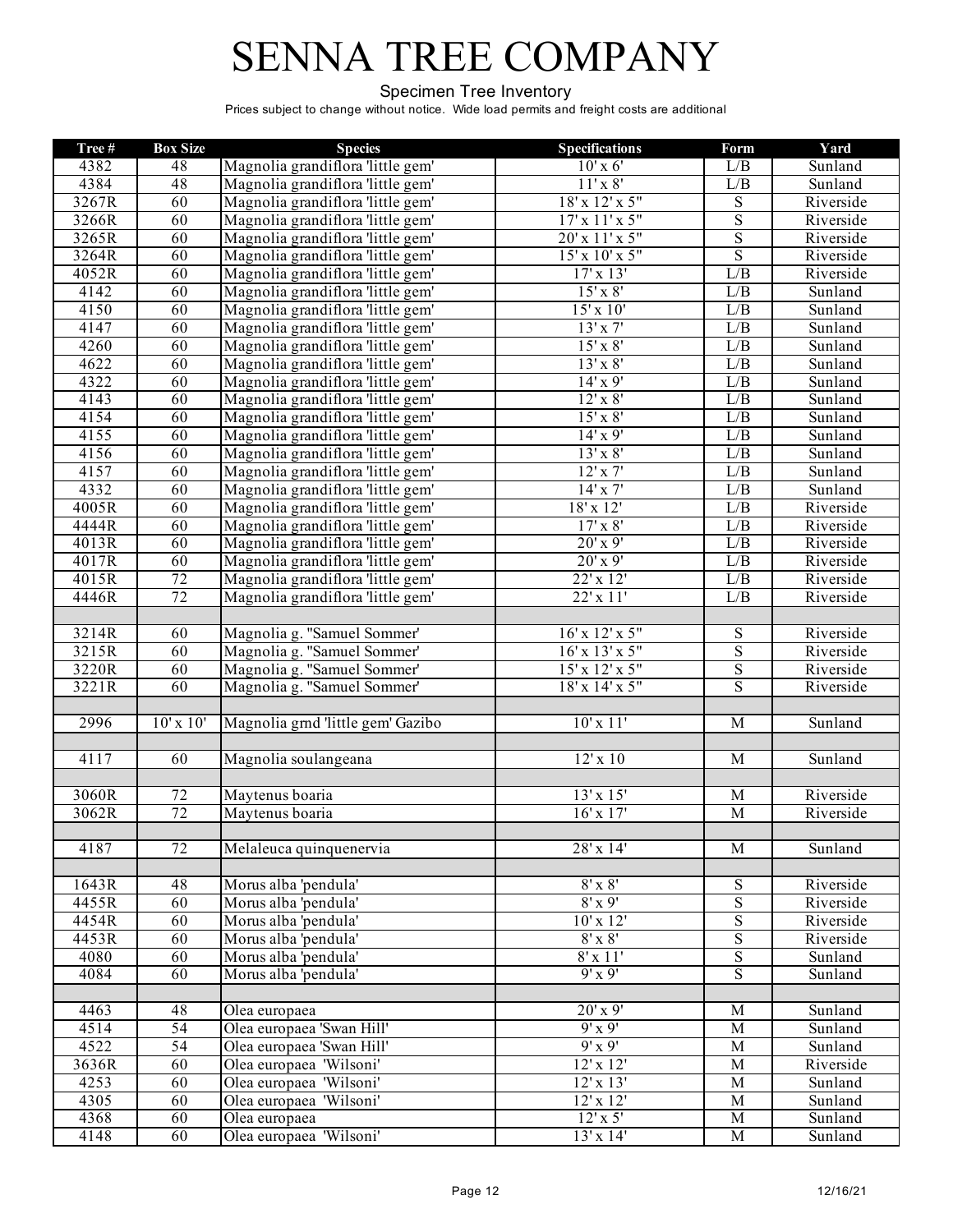#### Specimen Tree Inventory

| Tree# | <b>Box Size</b> | <b>Species</b>             | <b>Specifications</b>       | Form                    | Yard                  |
|-------|-----------------|----------------------------|-----------------------------|-------------------------|-----------------------|
| 3504R | $\overline{72}$ | Olea europaea 'Wilsoni'    | $18'$ x $16'$               | M                       | Riverside             |
| 3571  | 72              | Olea europaea 'Wilsoni'    | $16' \times 13'$            | $\overline{M}$          | Sunland               |
| 3503R | 72              | Olea europaea 'Wilsoni'    | $18'$ x $16'$               | M                       | Riverside             |
| 4104  | 72              | Olea europaea 'Manzanillo' | $16'$ x $21'$               | $\overline{M}$          | Sunland               |
| 4465  | 72              | Olea europaea 'Wilsoni'    | $15'$ x $18'$               | $\overline{M}$          | Sunland               |
| 4122  | 84              | Olea europaea 'Manzanillo' | 19'x19'                     | $\overline{M}$          | Sunland               |
| 4123  | 84              | Olea europaea 'Manzanillo' | $18'$ x $18'$               | $\overline{M}$          | Sunland               |
| 4124  | 84              | Olea europaea 'Manzanillo' | $20'$ x $18'$               | M                       | Sunland               |
| 4343  | 108             | Olea europaea 'Sevillano'  | 22' x 22' x 4'              | $\overline{M}$          | Sunland               |
| 4344  | 108             | Olea europaea 'Sevillano'  | $22'$ x $25'$ x 4'          | M                       | Sunland               |
| 4371  | 108             | Olea europaea 'Sevillano'  | 23' x 26' x 4'              | $\overline{M}$          | Sunland               |
| 4370  | 108             | Olea europaea 'Sevillano'  | 21'x 23'x 4'                | $\overline{M}$          | Sunland               |
| 4369  | 108             | Olea europaea 'Sevillano'  | 22' x 22' x 4'              | M                       | Sunland               |
| 4351  | 108             | Olea europaea 'Sevillano'  | 22' x 23' x 4'              | $\overline{M}$          | Sunland               |
| 4353  | 108             | Olea europaea 'Sevillano'  | 24' x 22' x 4'              | M                       | Sunland               |
| 4401  | 108             | Olea europaea 'Sevillano'  | 23' x 23' x 4'              | M                       | Sunland               |
| 4402  | 108             | Olea europaea 'Sevillano'  | $23'$ x $23'$ x 4'          | $\overline{M}$          | Sunland               |
|       |                 | Phoenix canariensis        | $8' - 40'$                  |                         | Call for availability |
|       |                 |                            |                             |                         |                       |
|       |                 | Phoenix dactylifera        | $18' - 25'$                 |                         | Call for availability |
|       |                 |                            |                             |                         |                       |
| 1927  | 60              | Phoenix reclinata          | 13'.13'.3'.3',3',3',2'      | M                       | Sunland               |
| 1435R | 72              | Phoenix reclinata          | 10', 5', 5', 3', 2'         | M                       | Riverside             |
| 2251  | 72              | Phoenix reclinata          | $16' - 9' - 6'$             | M                       | Sunland               |
| 3128R | 84              | Phoenix reclinata          | 8'bth                       | $\overline{M}$          | Riverside             |
| 2974  | 96              | Phoenix reclinata          | 21',22',23',23',21',21' bth | $\overline{M}$          | Sunland               |
|       |                 |                            |                             |                         |                       |
| 737   | 48              | Phoenix roebelinii         | $5'$ BTH                    | $\mathbf S$             | Sunland               |
| 1489  | 48              | Phoenix roebelinii         | $7'$ BTH                    | $\overline{\mathbf{S}}$ | Sunland               |
| 672   | 48              | Phoenix roebelinii         | 7'-4" BTH                   | $\overline{M}$          | Sunland               |
| 2043  | 48              | Phoenix roebelinii         | $8'$ BTH                    | $\overline{S}$          | Sunland               |
|       |                 |                            |                             |                         |                       |
| 2979  | 48              | Phoenix rupicola           | $6'$ BTH                    | $\overline{S}$          | Sunland               |
|       | 84              | Pistacia chinensis         | 23' x 18' x 9"              | $\overline{S}$          |                       |
| 4555  |                 |                            |                             |                         | Sunland               |
| 4409R | 72              | Pinus canariensis          | $18'$ x 6'                  | S                       | Riverside             |
| 3901R | 72              | Pinus canariensis          | $19'$ x $7'$                | $\overline{S}$          | Riverside             |
| 3900R | 72              | Pinus canariensis          | $19'$ x $8'$ x $8"$         | $\mathbf S$             | Riverside             |
| 3903R | 72              | Pinus canariensis          | $18'$ x 5'                  | $\overline{S}$          | Riverside             |
| 3909R | 72              | Pinus canariensis          | $17' \times 5'$             | $\overline{S}$          | Riverside             |
| 3912R | $\overline{72}$ | Pinus canariensis          | $20'$ x 6'                  | $\mathbf S$             | Riverside             |
| 3914R | 72              | Pinus canariensis          | $22' \times 5'$             | $\overline{S}$          | Riverside             |
| 3916R | $\overline{72}$ | Pinus canariensis          | $21'$ x 6'                  | $\overline{S}$          | Riverside             |
|       |                 |                            |                             |                         |                       |
| 4674  | $\overline{72}$ | Pinus eldarica             | $26'$ x $15'$ x $9''$       | $\overline{S}$          | Sunland               |
| 1631  | 96              | Pinus eldarica             | $31'x\,24'x\,20"$           | $\overline{S}$          | Sunland               |
|       |                 |                            |                             |                         |                       |
| 1088R | 108             | Pinus halepensis           | $27'$ x $24'$               |                         | Riverside             |
| 1330  | 96              | Pinus pinea                | $28' \times 30'$            | S                       | Sunland               |
| 2940  | $\overline{96}$ | Pinus pinea                | 30' x 26'                   | $\overline{S}$          | Sunland               |
| 3648R | $\overline{96}$ | Pinus pinea                | 25' x 22'                   | $\overline{M}$          | Riverside             |
| 4544R | 96              | Pinus pinea                | $28'$ x $27'$               | L/B                     | Riverside             |
|       |                 |                            |                             |                         |                       |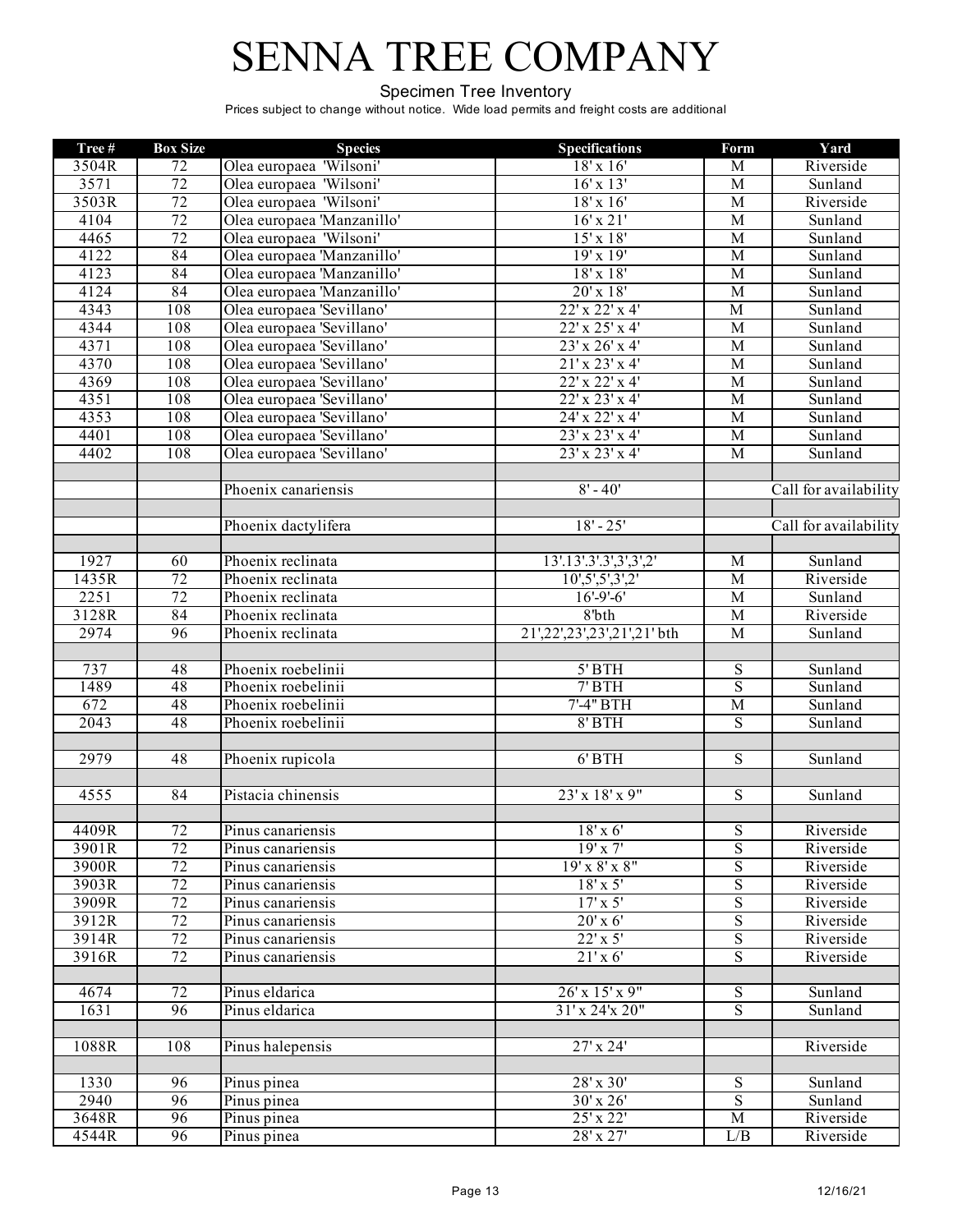#### Specimen Tree Inventory

| Tree # | <b>Box Size</b> | <b>Species</b>                         | <b>Specifications</b>        | Form                    | Yard                                  |
|--------|-----------------|----------------------------------------|------------------------------|-------------------------|---------------------------------------|
| 2949   | 108             | Pinus pinea                            | 35' x 26'                    | S                       | Sunland                               |
| 4204   | 108             | Pinus pinea                            | $38' \times 30' \times 16''$ | $\overline{S}$          | Sunland                               |
| 4208   | 108             | Pinus pinea                            | $37'$ x $30'$ x $15"$        | S                       | Sunland                               |
|        |                 |                                        |                              |                         |                                       |
| 4159   | 48              | Pinus thunbergii                       | $12'$ x $7'$                 | L/B                     | Sunland                               |
| 4213   | 48              | Pinus thunbergii                       | $13'$ x $7'$                 | L/B                     | Sunland                               |
| 4507   | 48              | Pinus thunbergii                       | $15'$ x 6'                   | L/B                     | Sunland                               |
| 4508   | 48              | Pinus thunbergii                       | $9'$ x 6'                    | L/B                     | Sunland                               |
| 3704   | $\overline{72}$ | Pinus thunbergii                       | $15' \times 15'$             | M                       | Sunland                               |
| 4347   | $\overline{72}$ | Pinus thunbergii                       | $12'$ x $14'$                | M                       | Sunland                               |
|        |                 |                                        |                              |                         |                                       |
| 3994R  | 60              | Platanus acerifolia                    | 24' x 12' x 5"               | ${\bf S}$               | Riverside                             |
| 3987R  | 60              | Platanus acerifolia                    | 21'x 13'x 6"                 | $\overline{S}$          | Riverside                             |
| 3992R  | $\overline{54}$ | Platanus acerifolia                    | 22' x 12' x 8"               | $\overline{S}$          | Riverside                             |
| 3367R  | 60              | Platanus acerifolia                    | 19'x12'x5"                   | $\overline{S}$          | Riverside                             |
| 3370R  | 60              | Platanus acerifolia                    | 18' x 12'                    | L/B                     | Riverside                             |
| 3003R  | 60              | Platanus acerifolia                    | 22'x9'x4"                    | $\overline{S}$          | Riverside                             |
| 3366R  | 60              | Platanus acerifolia                    | $17'$ x $11'$ x $5"$         | $\overline{S}$          | Riverside                             |
| 3990R  | 72              | Platanus acerifolia                    | $22'$ x $15'$ x $6"$         | $\overline{S}$          | Riverside                             |
| 3989R  | 72              | Platanus acerifolia                    | $25'$ x $17'$ x $6''$        | $\overline{S}$          | Riverside                             |
| 3988R  | 72              | Platanus acerifolia                    | $27'$ x $18'$ x $7"$         | $\overline{S}$          | Riverside                             |
| 3995R  | 72              | Platanus acerifolia                    | 23' x 15' x 6"               | ${\bf S}$               | Riverside                             |
| 3986R  | $\overline{72}$ | Platanus acerifolia                    | $25'$ x $17'$ x $6''$        | $\overline{S}$          | Riverside                             |
| 3365R  | 72              | Platanus acerifolia                    | $23' \times 18'$             | L/B                     | Riverside                             |
| 3011R  | $\overline{72}$ | Platanus acerifolia                    | 28 x 13' x 5"                | $\overline{S}$          | Riverside                             |
|        |                 |                                        |                              |                         |                                       |
| 2852   | 84              | Platanus occidentalis                  | 30' x 17'                    | $\overline{S}$          | Sunland                               |
| 2853   | 84              | Platanus occidentalis                  | 34' x 19'                    | $\overline{S}$          | Sunland                               |
| 2855   | 84              | Platanus occidentalis                  | $31' \times 16'$             | $\overline{S}$          | Sunland                               |
| 2867   | 96              | Platanus occidentalis                  | 40' x 24' x 10"              | $\overline{S}$          | Sunland                               |
| 2868   | 96              | Platanus occidentalis                  | 40' x 22' x 9"               | ${\bf S}$               | Sunland                               |
| 4429   | 60              |                                        | $15'$ x $10'$ x $5''$        | $\overline{S}$          |                                       |
| 3567R  | 72              | Platanus racemosa                      | $27'$ x $20'$ x $9''$        | $\overline{S}$          | Sunland                               |
| 3368R  | 72              | Platanus racemosa<br>Platanus racemosa | $20'$ x $13'$                | $\overline{\mathbf{M}}$ | Riverside<br>Riverside                |
| 3369R  | $\overline{72}$ | Platanus racemosa                      | 20' x 10'                    | M                       | Riverside                             |
| 3237R  | 72              | Platanus racemosa                      | $33' \times 16' \times 6''$  | ${\bf S}$               | $\overline{\text{R}}$ <i>iverside</i> |
| 4246   | 72              | Platanus racemosa                      | $25'$ x $12'$                | $\overline{S}$          | Sunland                               |
| 4427   | 72              | Platanus racemosa                      | $19 \times 19$               | M                       | Sunland                               |
| 4428   | $\overline{72}$ | Platanus racemosa                      | $17' \times 13'$             | М                       | Sunland                               |
| 3241R  | 72              | Platanus racemosa                      | 26' x 11' x 7"               | ${\bf S}$               | Sunland                               |
| 3236R  | 72              | Platanus racemosa                      | 34' x 14' x 8"               | $\overline{S}$          | Riverside                             |
| 4690R  | $\overline{72}$ | Platanus racemosa                      | $27'$ x $19'$                | M                       | Riverside                             |
| 4691R  | 72              | Platanus racemosa                      | $26' \times 15'$             | M                       | Riverside                             |
| 4692R  | $\overline{72}$ | Platanus racemosa                      | 28' x 20'                    | M                       | Riverside                             |
| 4693R  | $\overline{72}$ | Platanus racemosa                      | $27'$ x $17'$                | M                       | Riverside                             |
| 4694R  | 72              | Platanus racemosa                      | $27'$ x $18'$                | M                       | Riverside                             |
| 4695R  | 72              | Platanus racemosa                      | 28' x 23'                    | M                       | Riverside                             |
| 4696R  | $\overline{72}$ | Platanus racemosa                      | 28' x 22'                    | M                       | Riverside                             |
| 4697R  | 72              | Platanus racemosa                      | 27' x 16'                    | M                       | Riverside                             |
| 3291   | 84              | Platanus racemosa                      | 34' x 22' x 12"              | ${\bf S}$               | Sunland                               |
| 2249   | 84              | Platanus racemosa                      | $30' \times 21'$             | S                       | Sunland                               |
| 3604R  | 84              | Platanus racemosa                      | $35'$ x $17'$ x $10''$       | $\overline{S}$          | Riverside                             |
| 3613R  | 84              | Platanus racemosa                      | 33' x 16' x 11"              | ${\bf S}$               | Riverside                             |
| 3233R  | 84              | Platanus racemosa                      | 31'x14'x9"                   | $\overline{S}$          | Riverside                             |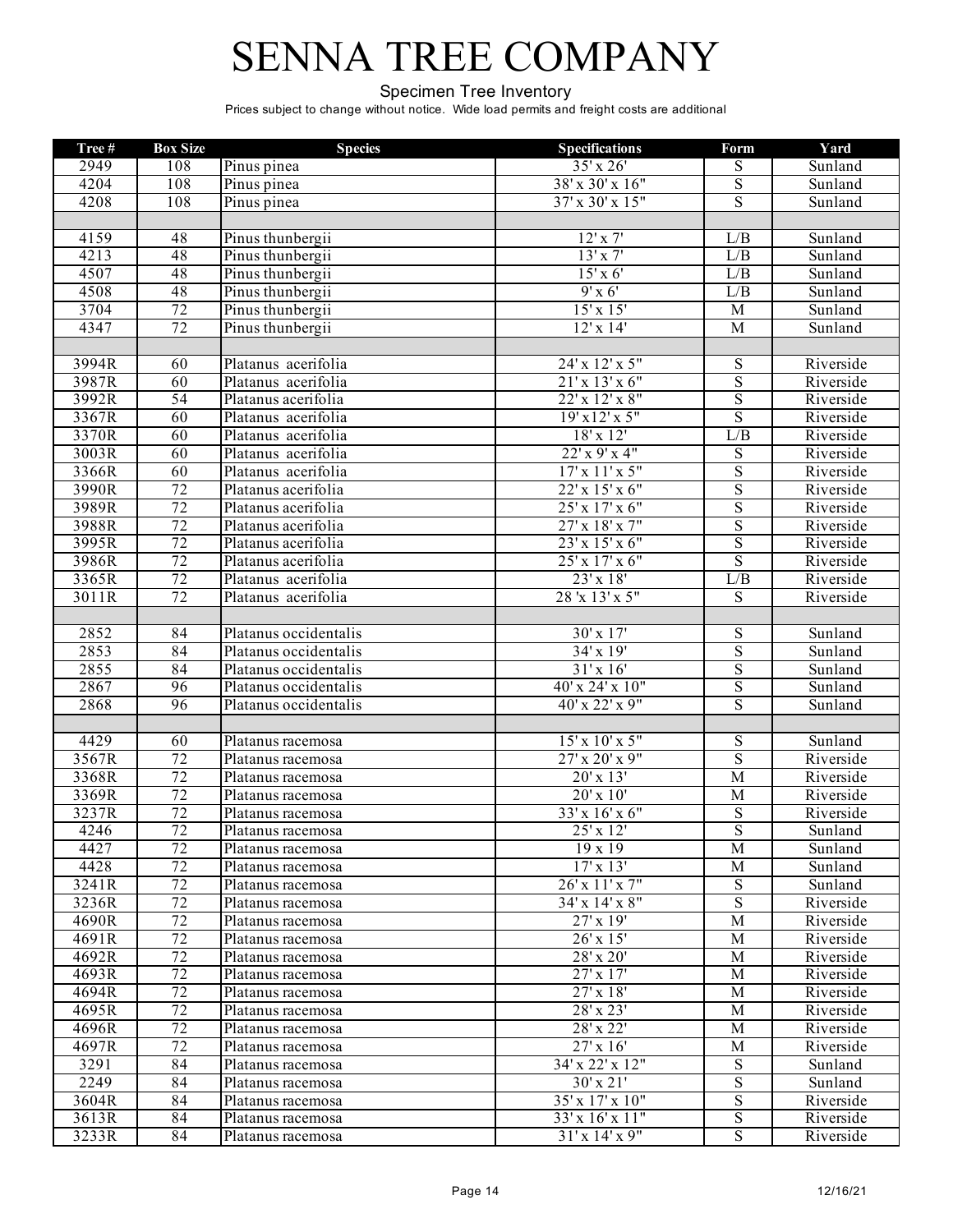#### Specimen Tree Inventory

| Tree# | <b>Box Size</b>  | <b>Species</b>          | <b>Specifications</b>        | Form                    | Yard      |
|-------|------------------|-------------------------|------------------------------|-------------------------|-----------|
| 3234R | 84               | Platanus racemosa       | 35' x 18' x 11"              | S                       | Riverside |
| 3226R | 84               | Platanus racemosa       | $31' \times 17' \times 10''$ | $\overline{\mathbf{S}}$ | Riverside |
| 3230R | 84               | Platanus racemosa       | 27' x 22' x 10"              | $\overline{S}$          | Riverside |
| 4096  | 96               | Platanus racemosa       | 40' x 27' x 12"              | $\overline{\mathbf{S}}$ | Riverside |
| 3996R | 96               | Platanus racemosa       | 23' x 20                     | $\overline{M}$          | Riverside |
| 3611R | 96               | Platanus racemosa       | 36' x 20' x 11"              | $\overline{S}$          | Riverside |
| 3229R | 96               | Platanus racemosa       | $32'$ x $26'$ x $9''$        | $\overline{S}$          | Riverside |
| 4612  | 96               | Platanus racemosa       | $31' \times 30'$             | $\overline{M}$          | Sunland   |
| 4536  | $\overline{120}$ | Platanus racemosa       | $44'$ x 30' x 17"            | S                       | Sunland   |
|       |                  |                         |                              |                         |           |
| 4421  | 36               | Plumeria                | $7'$ x 9'                    | L/B                     | Sunland   |
|       |                  |                         |                              |                         |           |
| 4203  | 60               | Podocarpus gracilior    | $13'$ x $8'$                 | M                       | Sunland   |
| 3304R | 72               | Podocarpus gracilior    | 19'x14'                      | $\overline{M}$          | Riverside |
| 4469R | 72               | Podocarpus gracilior    | 17' x 12'                    | M                       | Riverside |
| 4475R | 72               | Podocarpus gracilior    | $16' \times 14'$             | M                       | Riverside |
| 4476R | 72               | Podocarpus gracilior    | $15'$ x $11'$                | M                       | Riverside |
| 4477R | 72               | Podocarpus gracilior    | $15'$ x $13'$                | M                       | Riverside |
| 4478R | 72               | Podocarpus gracilior    | $18'$ x $14'$                | $\overline{M}$          | Riverside |
| 4479R | 72               | Podocarpus gracilior    | $15'$ x $12'$                | $\overline{M}$          | Riverside |
| 4669  | 72               | Podocarpus gracilior    | $18'$ x $12'$ x $6"$         | $\overline{S}$          | Sunland   |
| 3276R | 96               | Podocarpus gracilior    | $23'$ x $21'$                | $\overline{M}$          | Riverside |
| 3277R | 96               | Podocarpus gracilior    | $18'$ x $20'$                | M                       | Riverside |
| 3101R | 96               | Podocarpus gracilior    | 19'x14'                      | $\overline{M}$          | Riverside |
| 3134R | 96               | Podocarpus gracilior    | $15'$ x $14'$                | M                       | Riverside |
| 3275R | 96               | Podocarpus gracilior    | $14' \times 13'$             | $\overline{M}$          | Riverside |
|       |                  |                         |                              |                         |           |
| 4195  | 60               | Prunus caroliniana      | $15'$ x $11'$ x $5"$         | $\overline{S}$          | Sunland   |
| 4196  | 60               | Prunus caroliniana      | $15'$ x $11'$ x $5''$        | $\overline{\mathbf{S}}$ | Sunland   |
| 4206  | 60               | Prunus caroliniana      | 17'x11'x5"                   | $\overline{S}$          | Sunland   |
| 4207  | 60               | Prunus caroliniana      | $13'$ x $12'$ x $5''$        | S                       | Sunland   |
| 4209  | 60               | Prunus caroliniana      | 18'x11'x5"                   | $\overline{\mathbf{S}}$ | Sunland   |
| 4211  | 60               | Prunus caroliniana      | $14'$ x $10'$ x $4"$         | $\overline{S}$          | Sunland   |
|       |                  |                         |                              |                         |           |
| 923   | $\overline{30}$  | Pyrus kawakamii "Arbor" |                              |                         | Sunland   |
|       |                  |                         |                              |                         |           |
| 3589R | 48               | Quercus agrifolia       | 11'x10'                      | L/B                     | Riverside |
| 3587R | 60               | Quercus agrifolia       | $16'$ x $16'$                | $\overline{\mathbf{M}}$ | Riverside |
| 4242  | 60               | Quercus agrifolia       | $13'$ x $8'$ x 4"            | $\overline{S}$          | Sunland   |
| 4241  | 60               | Quercus agrifolia       | $9'$ x $9'$                  | L/B                     | Sunland   |
| 3129R | 84               | Quercus agrifolia       | 23' x 22'                    | $\overline{M}$          | Riverside |
| 3523  | 84               | Quercus agrifolia       | $22'$ x $16'$                | L/B                     | Sunland   |
| 3591R | 84               | Quercus agrifolia       | $21'$ x $20'$                | M                       | Riverside |
| 3316R | 84               | Quercus agrifolia       | $22'$ x $17'$                | M                       | Riverside |
| 2905R | 84               | Quercus agrifolia       | $25'$ x $17'$                | M                       | Riverside |
| 4259R | 84               | Quercus agrifolia       | 24' x 33'                    | $\overline{M}$          | Riverside |
| 3946R | 84               | Quercus agrifolia       | 20' x 30'                    | $\overline{M}$          | Riverside |
| 3660R | 96               | Quercus agrifolia       | $18' \times 14'$             | L/B                     | Riverside |
| 2899R | 96               | Quercus agrifolia       | 24' x 22' x 11"              | $\overline{S}$          | Riverside |
| 3126R | 96               | Quercus agrifolia       | $26'$ x $26'$                | M                       | Riverside |
| 3661R | 96               | Quercus agrifolia       | 28' x 24'                    | $\mathbf M$             | Riverside |
| 3261R | 96               | Quercus agrifolia       | $23' \times 25'$             | M                       | Riverside |
| 4257R | 96               | Quercus agrifolia       | $27'$ x $23'$                | $\mathbf M$             | Riverside |
| 4258R | $\overline{96}$  | Quercus agrifolia       | $26'$ x $21'$                | $\mathbf M$             | Riverside |
| 3594R | 96               | Quercus agrifolia       | $21'$ x $24'$                | M                       | Riverside |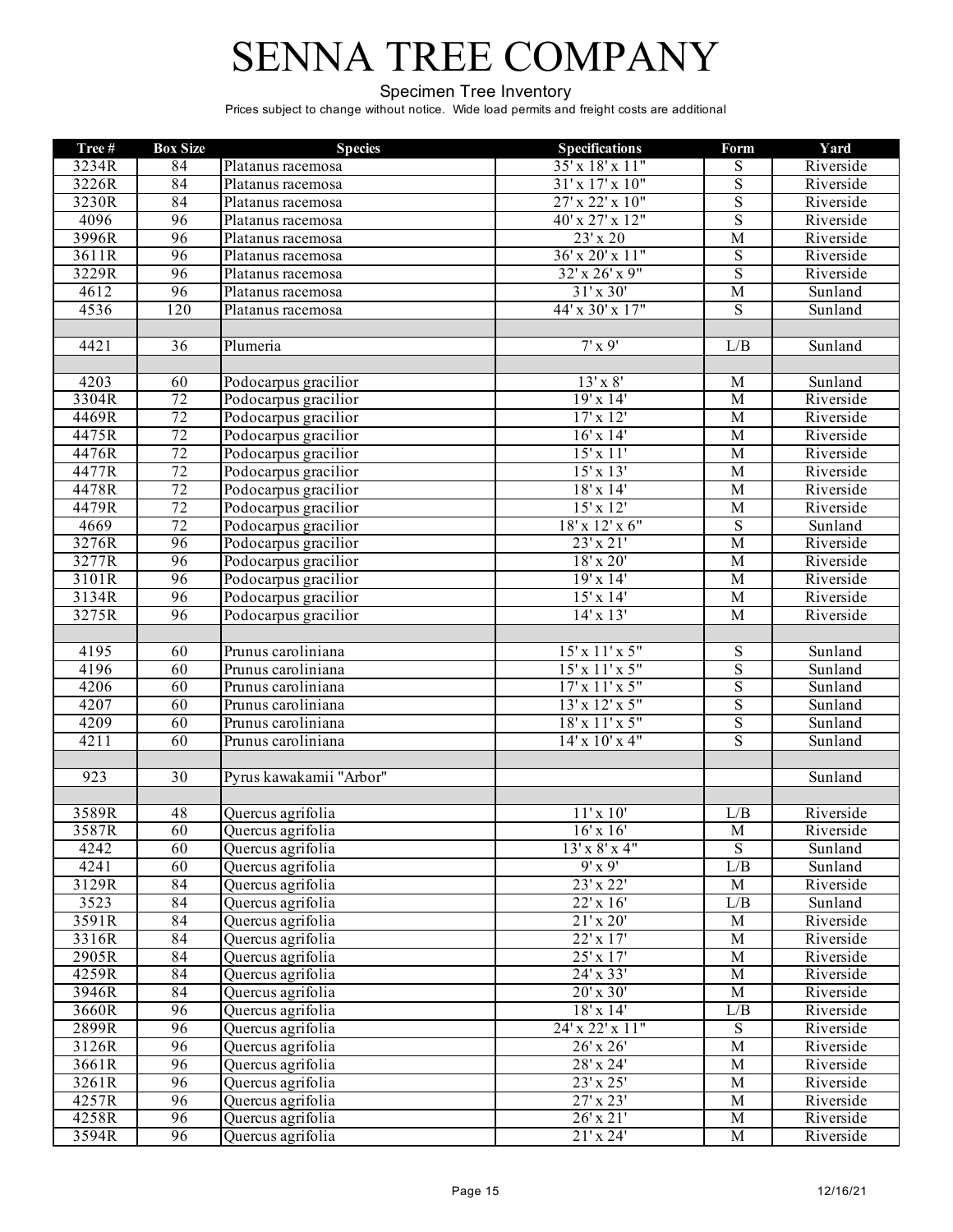#### Specimen Tree Inventory

| Tree#         | <b>Box Size</b> | <b>Species</b>                           | <b>Specifications</b>                 | Form                             | Yard                 |
|---------------|-----------------|------------------------------------------|---------------------------------------|----------------------------------|----------------------|
| 4044R         | 96              | Quercus agrifolia                        | $20'$ x 19'                           | $\mathbf M$                      | Riverside            |
| 3289R         | 96              | Quercus agrifolia                        | 23' x 22'                             | $\overline{M}$                   | Riverside            |
| 3272R         | 96              | Quercus agrifolia                        | 21'x19'                               | $\overline{M}$                   | Riverside            |
| 3274R         | 96              | Quercus agrifolia                        | 22' x 19'                             | $\overline{M}$                   | Riverside            |
| 3283R         | 96              | Quercus agrifolia                        | $30'$ x $18'$                         | $\overline{M}$                   | Riverside            |
| 3273R         | 96              | Quercus agrifolia                        | $25'$ x $18'$                         | $\overline{M}$                   | Riverside            |
| 3293R         | 96              | Quercus agrifolia                        | $23'$ x $22'$                         | $\overline{\mathbf{M}}$          | Riverside            |
| 3270R         | 96              | Quercus agrifolia                        | 19'x18'                               | $\overline{M}$                   | Riverside            |
| 3271R         | 96              | Quercus agrifolia                        | 21'x17'                               | $\overline{M}$                   | Riverside            |
| 3318R         | 96              | Quercus agrifolia                        | $25'$ x $26'$                         | $\overline{M}$                   | Riverside            |
| 3361R         | 96              | Quercus agrifolia                        | $27'$ x $25'$                         | $\overline{M}$                   | Riverside            |
| 4264          | 108             | Quercus agrifolia                        | $32' \times 24'$                      | $\overline{M}$                   | Sunland              |
| 4280          | 108             | Quercus agrifolia                        | 34' x 20'                             | $\overline{S}$                   | Sunland              |
| 4278          | 108             | Quercus agrifolia                        | $30'$ x 24'                           | $\overline{M}$                   | Sunland              |
| 4277          | 108             | Quercus agrifolia                        | 32' x 20'                             | $\overline{M}$                   | Sunland              |
| 4276          | 108             | Quercus agrifolia                        | $30'$ x $20'$                         | $\overline{M}$                   | Sunland              |
| 3207R         | 108             | Quercus agrifolia                        | $25'$ x $25'$                         | $\overline{M}$                   | Riverside            |
| 3286R         | 108             | Quercus agrifolia                        | $28'$ x $21'$                         | $\overline{M}$                   | Riverside            |
| 3203R<br>4267 | 108<br>120      | Quercus agrifolia                        | $25'$ x $27'$                         | $\overline{M}$                   | Riverside            |
| 3960          | 120             | Quercus agrifolia<br>Quercus agrifolia   | 32' x 22'<br>$26'$ x $37'$            | $\mathbf M$<br>$\overline{M}$    | Sunland              |
|               |                 |                                          |                                       |                                  | Riverside            |
| 3536R         | $\overline{72}$ | Quercus ilex                             | $15'$ x $14'$                         | M                                | Riverside            |
| 4603          | $\overline{72}$ | Quercus ilex                             | $25'$ x $17'$ x $9''$                 | L/B                              | Sunland              |
| 2359R         | 84              | Quercus ilex                             | $16'$ x $18'$                         | $\overline{M}$                   | Riverside            |
| 2362R         | 84              | Quercus ilex                             | 19'x21'                               | $\overline{M}$                   | Riverside            |
| 3940R         | 96              | Quercus ilex                             | 27' x 20' x 11"                       | $\overline{S}$                   | Riverside            |
|               |                 |                                          |                                       |                                  |                      |
| 4439          | 84              | Quercus lobata                           | $23'$ x $15'$ x 7                     | ${\bf S}$                        | Sunland              |
| 4441          | 84              | Quercus lobata                           | $27'$ x $13'$ x $7''$                 | $\overline{S}$                   | Sunland              |
| 4443          | 84              | Quercus lobata                           | 21'x 16'x 8''                         | $\overline{S}$                   | Sunland              |
|               |                 |                                          |                                       |                                  |                      |
| 3838R         | 84              | Quercus macrocarpa                       | 21'x19                                | M                                | Riverside            |
|               |                 |                                          |                                       |                                  |                      |
| 2667          | 48              | Quercus palustris                        |                                       |                                  | Sunland              |
| 2669          | 48              | Quercus palustris                        |                                       |                                  | Sunland              |
|               |                 |                                          |                                       |                                  |                      |
| 4311          | 84              | Ouercus suber                            | 23'x18'x11"                           | S                                | Sunland              |
| 2265          | $\overline{84}$ | Quercus suber                            | $17'$ x $16'$ x $11''$                | S                                | Sunland              |
| 2304          | $\overline{84}$ | Quercus suber                            | 19'x 15'x 11''                        | S                                | Sunland              |
|               |                 |                                          |                                       |                                  |                      |
| 3553R         | 60              | Quercus virginiana                       | 19'x 13'x 5"<br>$15'$ x $13'$ x $5''$ | S                                | Riverside            |
| 3107R<br>2621 | 60<br>72        | Quercus virginiana                       | $17'$ x $16'$ x $7'$                  | $\overline{S}$<br>$\overline{S}$ | Riverside            |
| 3528R         | $\overline{72}$ | Quercus virginiana<br>Quercus virginiana | $19' \times 15'$                      | M                                | Sunland<br>Riverside |
| 4197          | 72              | Quercus virginiana                       | 23' x 12' x 8"                        |                                  |                      |
| 4198          | 72              | Quercus virginiana                       | $22'$ x $14'$ x $8''$                 | ${\bf S}$<br>$\overline{S}$      | Sunland<br>Sunland   |
| 4199          | 72              | Quercus virginiana                       | $17'$ x $12'$ x $7"$                  | $\mathbf S$                      | Sunland              |
| 4216          | $\overline{72}$ | Quercus virginiana                       | 21'x 12'x 7''                         | ${\bf S}$                        | Sunland              |
| 4217          | 72              | Quercus virginiana                       | 18'x11'x7"                            | ${\bf S}$                        | Sunland              |
| 3935          | 84              | Quercus virginiana                       | $20'$ x $14'$ x $9''$                 | $\overline{S}$                   | Sunland              |
| 3570          | 84              | Quercus virginiana                       | 27' x 14' x 10"                       | $\overline{S}$                   | Sunland              |
| 4602          | 84              | Quercus virginiana                       | 23' x 18' x 8"                        | $\overline{S}$                   | Sunland              |
|               |                 |                                          |                                       |                                  |                      |
| 4643          | 48              | Rhapis humilis                           | $8' \times 4'$                        | M                                | Sunland              |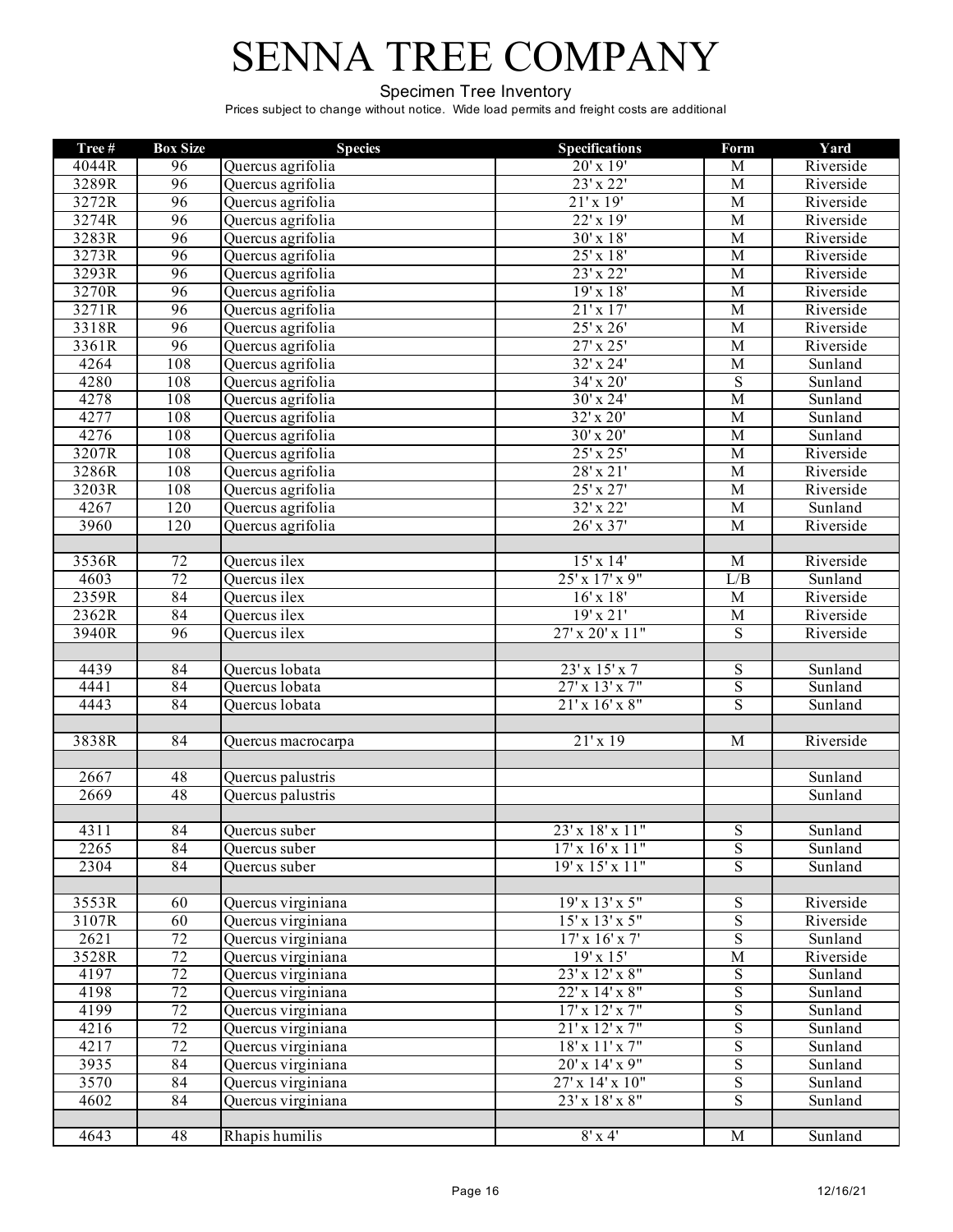#### Specimen Tree Inventory

| Tree# | <b>Box Size</b> | <b>Species</b>           | <b>Specifications</b> | Form                    | Yard      |
|-------|-----------------|--------------------------|-----------------------|-------------------------|-----------|
| 4644  | 48              | Rhapis humilis           | $7' \times 5'$        | M                       | Sunland   |
| 4645  | 48              | Rhapis humilis           | $7' \times 5'$        | $\overline{M}$          | Sunland   |
| 4646  | 48              | Rhapis humilis           | $7' \times 5'$        | $\overline{M}$          | Sunland   |
| 4647  | 48              | Rhapis humilis           | $6'$ x 4'             | $\overline{M}$          | Sunland   |
| 4648  | 48              | Rhapis humilis           | $6'$ x 4'             | $\overline{M}$          | Sunland   |
| 2973  | 60              | Rhapis humilis           | $14'$ x $17'$         | $\overline{M}$          | Sunland   |
|       |                 |                          |                       |                         |           |
| 4423R | 60              | Rhus lancea              | $15'$ x $11'$ x $5''$ | S                       | Riverside |
| 3012R | 84              | Rhus lancea              | $20'$ x $22'$ x $9''$ | $\overline{\mathbf{S}}$ | Riverside |
| 3026R | 96              | Rhus lancea              | $21'$ x $26'$         | M                       | Riverside |
|       |                 |                          |                       |                         |           |
| 4083  | 60              | Roystonea regia          | $17'$ BTH             | $\overline{S}$          | Sunland   |
| 4082  | 60              | Roystonea regia          | 19' BTH               | $\overline{S}$          | Sunland   |
| 4089  | 60              | Roystonea regia          | $17'$ BTH             | $\overline{\mathbf{S}}$ | Sunland   |
| 4093  | 60              | Roystonea regia          | $17'$ BTH             | $\overline{S}$          | Sunland   |
| 4094  | 60              | Roystonea regia          | $14'$ BTH             | $\overline{\mathbf{S}}$ | Sunland   |
|       |                 |                          |                       |                         |           |
| 4504  | 60              | Schinus molle            | $15'$ x $10'$ x $5''$ | $\mathbf S$             | Sunland   |
| 4503  | 60              | Schinus molle            | $15'$ x $12'$ x $6''$ | $\overline{\mathbf{S}}$ | Sunland   |
| 4566R | 60              | Schinus molle            | $14' \times 13'$      | $\overline{M}$          | Riverside |
| 4358R | $\overline{72}$ | Schinus molle            | $18' \times 17'$      | $\mathbf M$             | Riverside |
| 4510  | $\overline{72}$ | Schinus molle            | 22' x 13' x 8"        | $\overline{S}$          | Sunland   |
| 4545R | $\overline{72}$ | Schinus molle            | 24' x 19' x 8"        | $\overline{S}$          | Riverside |
| 4546R | 84              | Schinus molle            | 27' x 20' x 10"       | $\overline{\mathbf{S}}$ | Riverside |
| 3358R | 96              | Schinus molle            | $31'$ x 30' x 15"     | $\overline{S}$          | Riverside |
| 3394R | 108             | Schinus molle            | 28' x 28'             | $\overline{M}$          | Riverside |
|       |                 |                          |                       |                         |           |
| 3501R | $\overline{72}$ | Schinus terebinthefolius | $13'$ x $13'$ x $7''$ | $\mathbf S$             | Riverside |
|       |                 |                          |                       |                         |           |
| 1121  | 84              | Seaforthia elagans       | $18 - 18 - 11'$       | $\overline{M}$          | Sunland   |
| 1150  | 84              | Seaforthia elagans       | $19' - 18' - 14'$     | $\overline{M}$          | Sunland   |
| 2966  | 96              | Seaforthia elagans       | $22 - 22 - 22'$       | $\overline{M}$          | Sunland   |
|       |                 |                          |                       |                         |           |
| 4091  | 48              | Stelitzia nicolai        | $11'$ x 9'            | $\overline{M}$          | Sunland   |
|       |                 |                          |                       |                         |           |
| 4560  | 42              | Spathodea campanulata    | $9'$ x $7'$           | L/B                     | Sunland   |
| 4561  | 48              | Spathodea campanulata    | $13'$ x 6'            | L/B                     | Sunland   |
|       |                 |                          |                       |                         |           |
| 4621  | 48              | Tabebuia ipe             | $12'$ x $12'$ x $5"$  | $\overline{S}$          | Sunland   |
| 3707  | 60              | Tabebuia ipe             | $15'$ x $10'$         | L/B                     | Sunland   |
| 3856R | 60              | Tabebuia ipe             | $12'$ x 9'            | $\mathbf M$             | Riverside |
| 2920R | 60              | Tabebuia ipe             | $10'$ x $10'$         | M                       | Riverside |
| 4480  | 60              | Tabebuia ipe             | $12'$ x $15'$         | M                       | Sunland   |
| 2921R | 60              | Tabebuia ipe             | $16'$ x $14'$ x $5''$ | $\overline{S}$          | Riverside |
| 4611  | 84              | Tabebuia ipe             | $21'$ x $20'$ x $6"$  | $\mathbf S$             | Sunland   |
| 4614  | $\overline{96}$ | Tabebuia ipe             | $25'$ x $21'$ x $9''$ | $\overline{S}$          | Sunland   |
|       |                 |                          |                       |                         |           |
| 4662  | 96              | Taxodium distichum       | 31'x 22'x 13''        | S                       | Sunland   |
| 2503  | 96              | Taxodium distichum       | $36'$ x $17'$ x $14"$ | $\overline{S}$          | Sunland   |
|       |                 |                          |                       |                         |           |
| 4512  | 84              | Tecoma stans             | $18' \times 17'$      | M                       | Sunland   |
|       |                 |                          |                       |                         |           |
| 4604  | 60              | Tipuana tipu             | 21'x 14'x 6"          | S                       | Sunland   |
| 4698R | $\overline{72}$ | Tipuana tipu             | $23'$ x 17' x 8"      | ${\bf S}$               | Riverside |
| 2426  | $\overline{96}$ | Tipuana tipu             | 26' x 20'             | $\mathbf M$             | Sunland   |